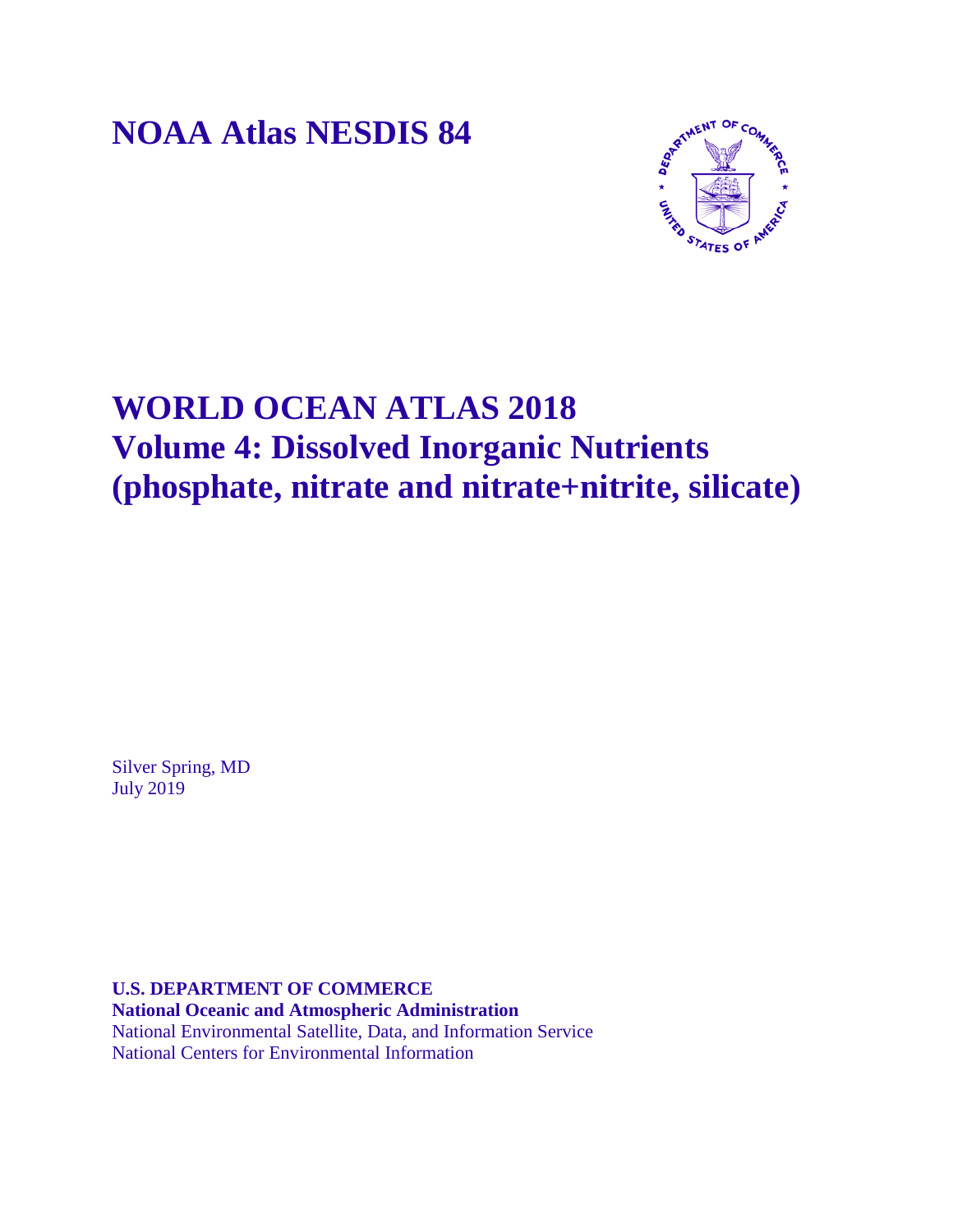# **NOAA National Centers for Environmental Information**

Additional copies of this publication, as well as information about NCEI data holdings and services, are available upon request directly from NCEI.

NOAA/NESDIS National Centers for Environmental Information SSMC3, 4th floor 1315 East-West Highway Silver Spring, MD 20910-3282

Telephone: (301) 713-3277 E-mail: [NCEI.Info@noaa.gov](mailto:NCEI.info@noaa.gov) WEB: <http://www.nodc.noaa.gov/>

For updates on the data, documentation, and additional information about the WOA18 please refer to:

<http://www.nodc.noaa.gov/OC5/indprod.html>

This document should be cited as:

Garcia H.E., K.W. Weathers, C.R. Paver, I. Smolyar, T.P. Boyer, R.A. Locarnini, M.M. Zweng, A.V. Mishonov, O.K. Baranova, D. Seidov, and J.R. Reagan (2019). World Ocean Atlas 2018*.* Vol. 4: Dissolved Inorganic Nutrients (phosphate, nitrate and nitrate+nitrite, silicate)*.* A. Mishonov Technical Editor, *NOAA Atlas NESDIS 84*, 35pp.

This document is available on-line at<https://www.nodc.noaa.gov/OC5/woa18/pubwoa18.html>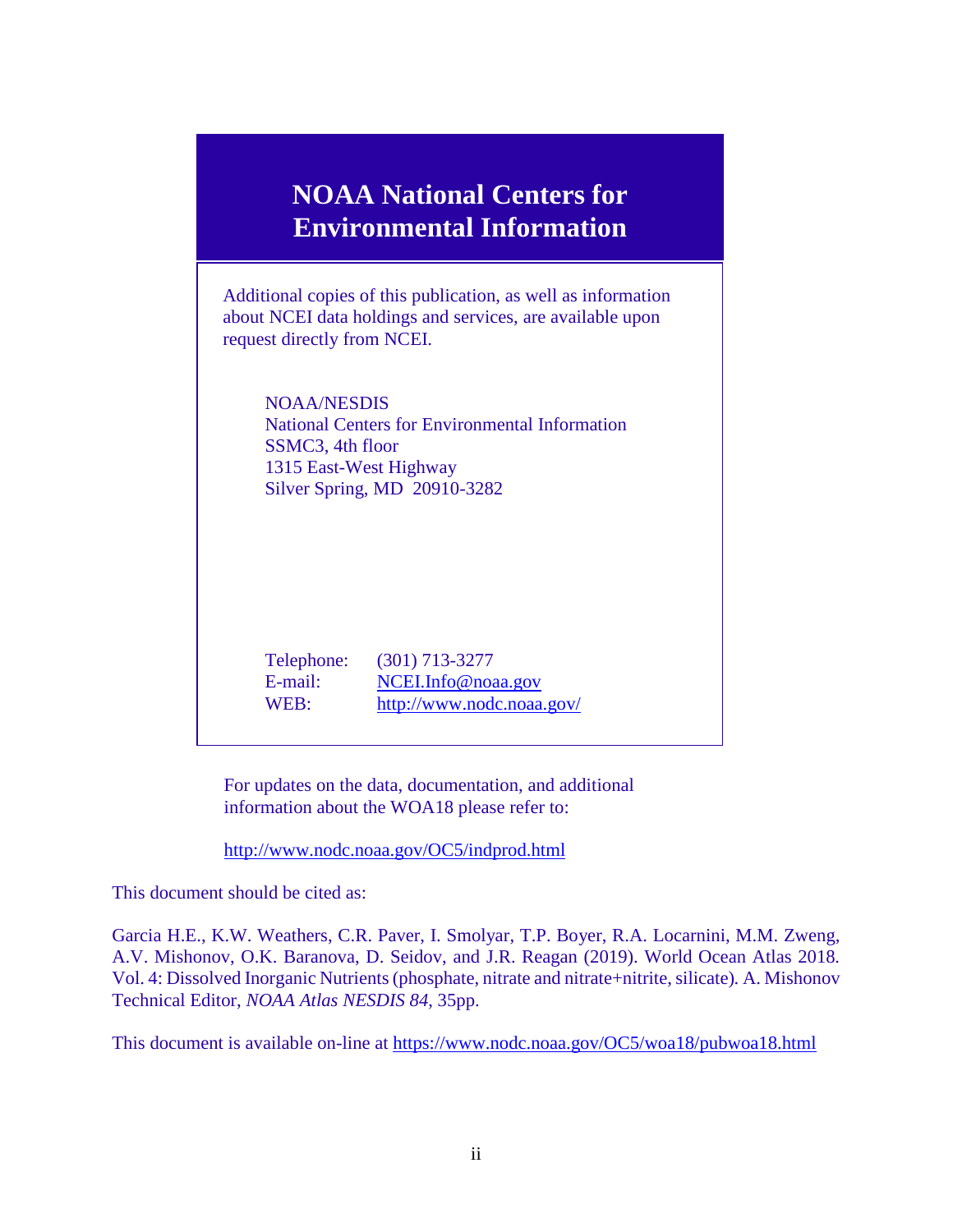## **NOAA Atlas NESDIS 84**

# *WORLD OCEAN ATLAS 2018 Volume 4: Dissolved Inorganic Nutrients (phosphate, nitrate and nitrate+nitrite, silicate)*

Hernan E. Garcia, Katharine W. Weathers, Christopher R. Paver, Igor Smolyar, Timothy P. Boyer, Ricardo A. Locarnini, Melissa M. Zweng, Alexey V. Mishonov, Olga K. Baranova, Dan Seidov, James R. Reagan

Technical Editor: Alexey Mishonov

National Centers for Environmental Information (NCEI)

Silver Spring, Maryland July 2019





# **U.S. DEPARTMENT OF COMMERCE**

Wilbur L. Ross, Secretary

### **National Oceanic and Atmospheric Administration**

Neil Jacobs, Assistant Secretary of Commerce for Environmental Observation and Prediction,

Acting Under Secretary of Commerce for Oceans and Atmosphere

**National Environmental Satellite, Data, and Information Service** Stephen Volz, Assistant Administrator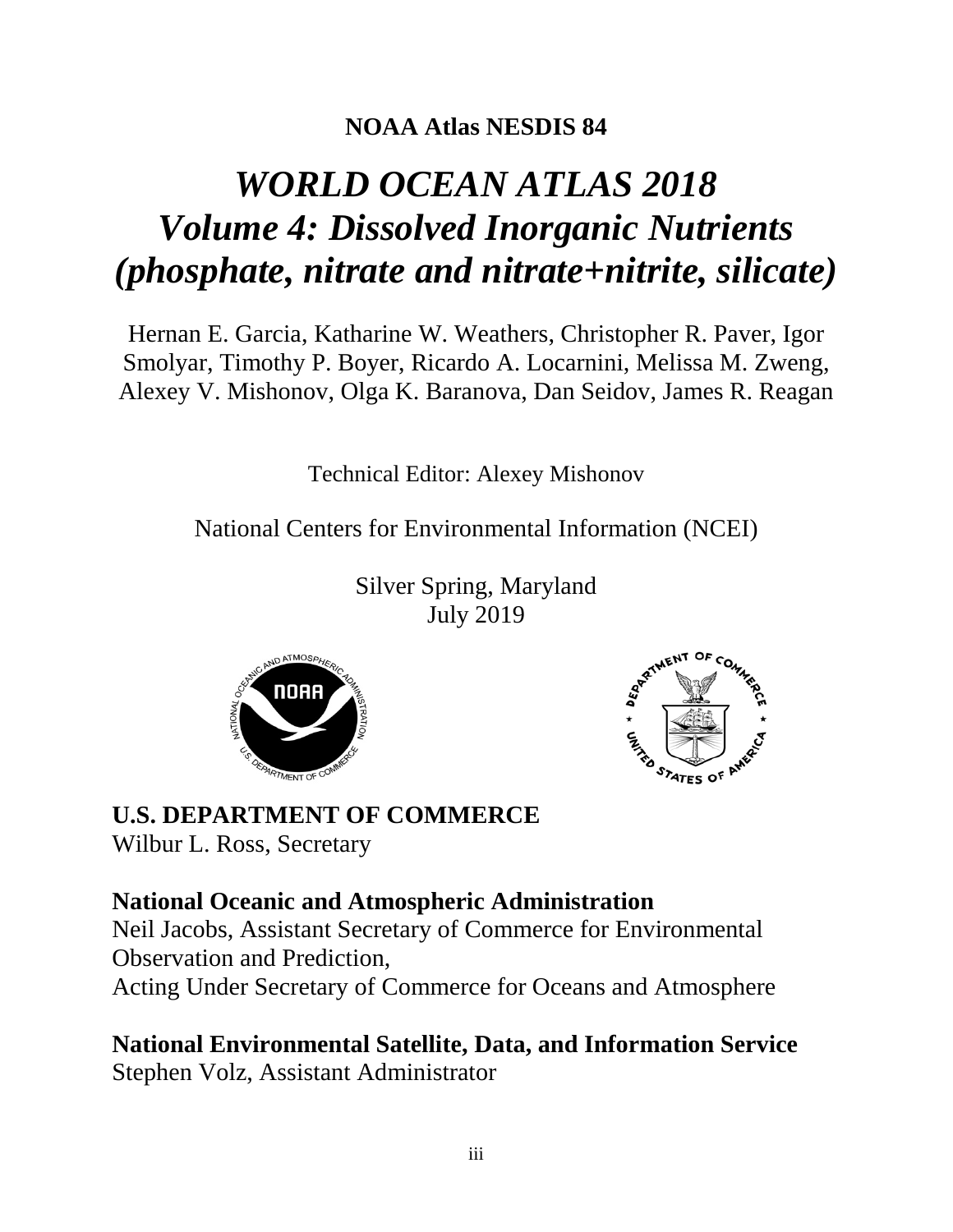## **To Sydney (Syd) Levitus**

Syd exemplifies the craft of careful, systematic inquiry of the largescale distributions and low-frequency variability from seasonal-to-decadal time scales of ocean properties. He was one of the first to recognize the importance and benefits of creating objectively analyzed climatological fields of measured ocean variables including temperature, salinity, oxygen, nutrients, and derived fields such as mixed layer depth. Upon publishing *Climatological Atlas of the World Ocean* in 1982, he distributed this work



without restriction, an act not common at the time. This seminal atlas moved the oceanographic diagnostic research from using hand-drawn maps to using objectively analyzed fields of ocean variables.

With his NODC Ocean Climate Laboratory (OCL) colleagues, and unprecedented cooperation from the U.S. and international ocean scientific and data management communities, he created the *World Ocean Database (WOD)*; the world's largest collection of ocean profile data that are available internationally without restriction. The *World Ocean Atlas (WOA)* series represents the gridded objective analyses of the WOD and these fields have also been made available without restriction.

The WOD and WOA series are used so frequently that they have become known generically as the "Levitus Climatology". These databases and products enable systematic studies of ocean variability in its climatological context that were not previously possible. His foresight in creating WOD and WOA has been demonstrated by their widespread use over the years. Syd has made major contributions to the scientific and ocean data management communities. He has also increased public understanding of the role of the oceans in climate. He retired in 2013 after 39 years of distinguished civil service. He distilled the notion of the synergy between rigorous data management and science; there are no shortcuts.

All of us at the Ocean Climate Laboratory would like to dedicate this atlas to Syd, his legacy, vision, and mentorship.

The OCL team members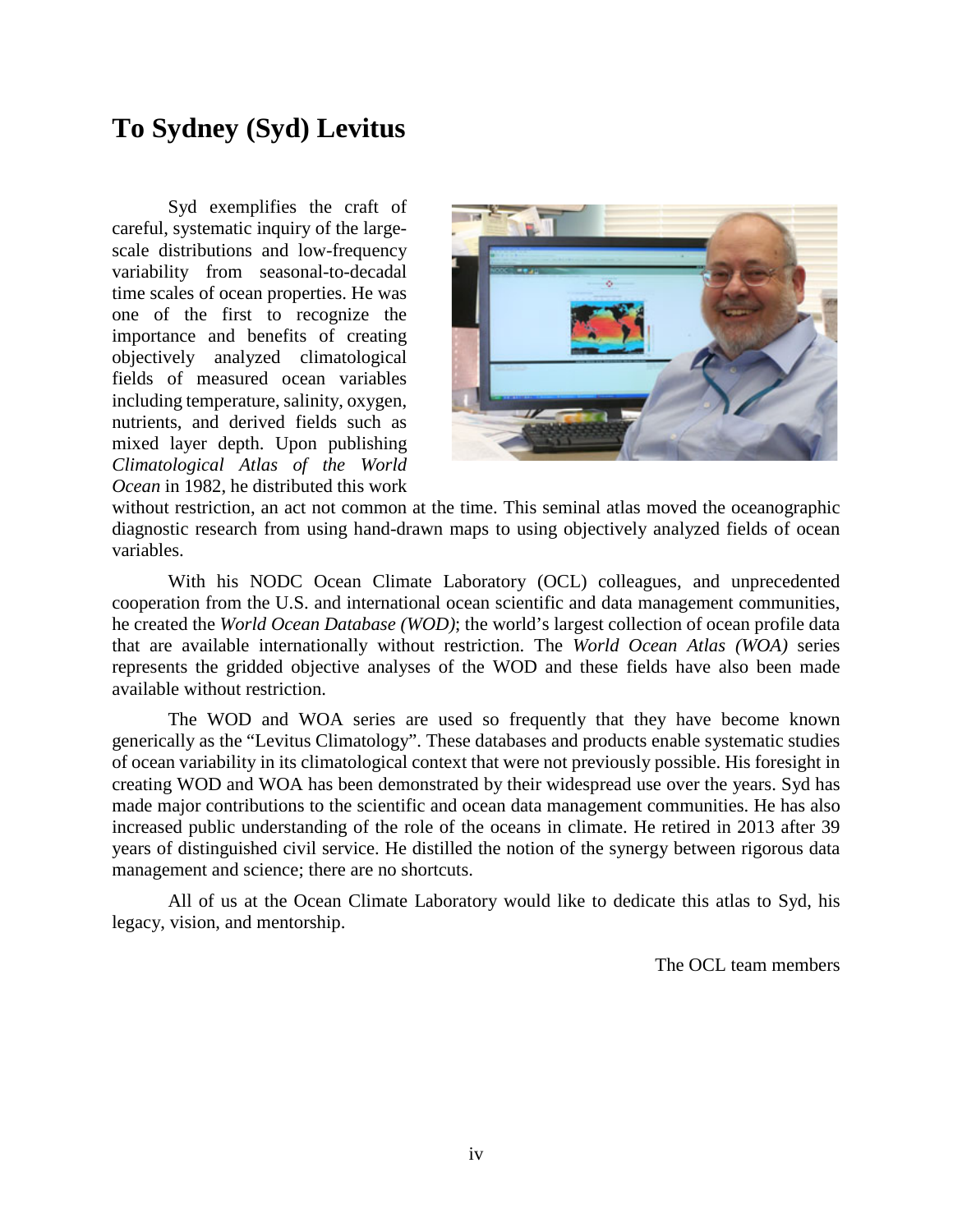# **Table of Contents**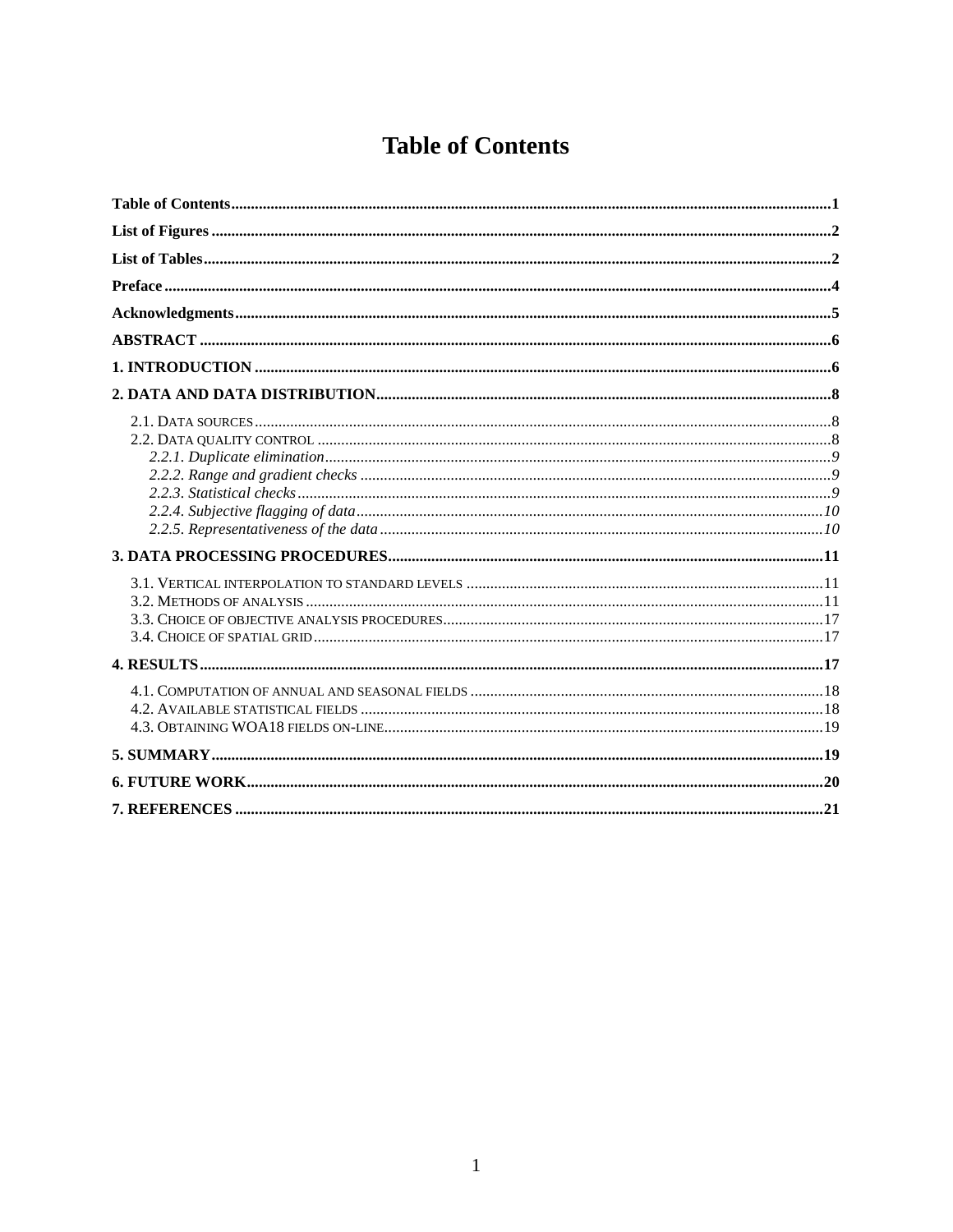# **List of Figures**

| Figure 1. Response function of the WOA18, WOA13, WOA05, WOA01, WOA98, WOA94, and            |  |
|---------------------------------------------------------------------------------------------|--|
|                                                                                             |  |
| Figure 2. Scheme used in computing annual, seasonal, and monthly objectively analyzed means |  |
|                                                                                             |  |

## **List of Tables**

| Table 1. Descriptions of climatologies for each nutrient variable in WOA18.                                 |  |
|-------------------------------------------------------------------------------------------------------------|--|
| Table 2. Acceptable distances (m) for defining interior (A) and exterior (B) values used in the             |  |
| Reiniger-Ross scheme for interpolating observed level data to standard levels                               |  |
| Table 3. Response function of the objective analysis scheme as a function of wavelength for                 |  |
|                                                                                                             |  |
| Table 4. Basins defined for objective analysis and the shallowest standard depth level for which            |  |
|                                                                                                             |  |
| Table 5. Statistical fields calculated as part of WOA18 ("V"denotes field was calculated and is             |  |
|                                                                                                             |  |
| Table 6. Nominal depth average phosphate, nitrate+nitrite, and silicate ( $\mu$ mol/kg) differences ( $\pm$ |  |
| 1 standard deviation) of the GLODAPv2 minus WOA18 for 1-degree objectively analyzed                         |  |
|                                                                                                             |  |
|                                                                                                             |  |

| Acronym            | <b>Expanded Term</b>                                              |
|--------------------|-------------------------------------------------------------------|
| <b>APB</b>         | Autonomous Pinniped Bathythermograph                              |
| <b>BAMS</b>        | Bulletin of the American Meteorological Society                   |
| <b>CSV</b>         | Comma-Separated Value                                             |
| <b>CTD</b>         | <b>Conductivity Temperature Depth</b>                             |
| <b>DBT</b>         | Drifting Bathythermograph                                         |
| <b>DOC</b>         | Department of Commerce                                            |
| <b>DOE</b>         | Department of Energy                                              |
| <b>DRB</b>         | <b>Drifting Buoy</b>                                              |
| <b>ENSO</b>        | El Niño-Southern Oscillation                                      |
| ERL                | <b>Earth Research Laboratory</b>                                  |
| ETOPO <sub>2</sub> | Earth Topography 2 arc minute                                     |
| <b>EVR</b>         | <b>Extended Vertical Resolution</b>                               |
| <b>GIS</b>         | Geographic Information System                                     |
| <b>GLD</b>         | Glider                                                            |
| <b>GMT</b>         | Greenwich Mean Time, or Generic Mapping Tools                     |
| <b>GODAR</b>       | Global Ocean Data Archaeology and Rescue                          |
| <b>GTSPP</b>       | Global Temperature-Salinity Profile Program                       |
| <b>IAPSO</b>       | International Association for the Physical Sciences of the Oceans |
| <b>IOC</b>         | <b>International Oceanographic Commission</b>                     |
| <b>IODE</b>        | International Oceanographic Data Exchange                         |
| IRI                | International Research Institute for Climate and Society          |

# **List of Acronyms**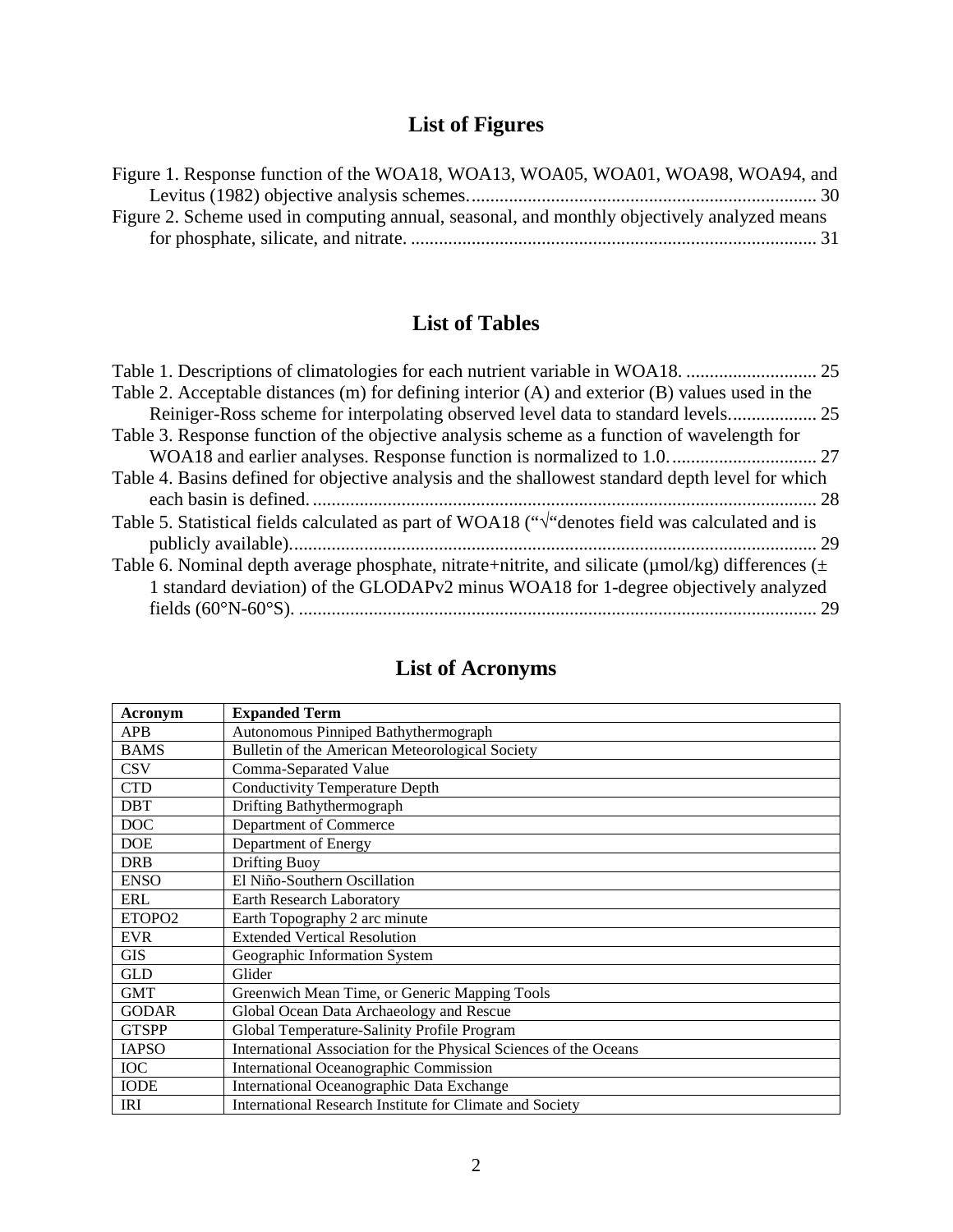| <b>Acronym</b>    | <b>Expanded Term</b>                                                               |
|-------------------|------------------------------------------------------------------------------------|
| <b>JAMSTEC</b>    | Japan Agency for Marine-Earth Science and Technology                               |
| <b>JPOTS</b>      | Joint Panel on Oceanographic Tables and Standards                                  |
| <b>LDEO</b>       | Lamont-Doherty Earth Observatory                                                   |
| <b>MAST</b>       | Marine Science and Technology                                                      |
| <b>MBT</b>        | Mechanical Bathythermograph                                                        |
| <b>MEDAR</b>      | Mediterranean Data Archeology and Rescue                                           |
| <b>MRB</b>        | Moored Buoy                                                                        |
| <b>NAO</b>        | North Atlantic Oscillation                                                         |
| <b>NASA</b>       | National Aeronautics and Space Administration                                      |
| <b>NATO</b>       | North Atlantic Treaty Organization                                                 |
| <b>NCEI</b>       | National Centers for Environmental Information                                     |
| <b>NESDIS</b>     | National Environmental Satellite, Data, and Information Service                    |
| <b>NOAA</b>       | National Oceanic and Atmospheric Administration                                    |
| <b>NODC</b>       | National Ocean Data Center                                                         |
| OCL               | Ocean Climate Laboratory                                                           |
| <b>ODV</b>        | Ocean Data View                                                                    |
| PFL               | Profiling Float                                                                    |
| <b>PIRATA</b>     | Prediction and Research Moored Array in the Tropical Atlantic                      |
| <b>PSS</b>        | <b>Practical Salinity Scale</b>                                                    |
| <b>RAMA</b>       | Research Moored Array for African-Asian-Australian Monsoon Analysis and Prediction |
| <b>RDML</b>       | Rear Admiral                                                                       |
| <b>SST</b>        | Sea Surface Temperature                                                            |
| <b>SUR</b>        | Surface                                                                            |
| <b>TAO/TRITON</b> | Tropical Atmosphere Ocean moored buoy array                                        |
| <b>TSK</b>        | Tsurumi-Seiki Company                                                              |
| <b>UNESCO</b>     | United Nations Educational, Scientific and Cultural Organization                   |
| <b>UOR</b>        | <b>Undulating Oceanographic Recorder</b>                                           |
| <b>USA</b>        | <b>United States of America</b>                                                    |
| <b>USN</b>        | <b>United States Navy</b>                                                          |
| <b>WDC</b>        | <b>World Data Center</b>                                                           |
| <b>WOA</b>        | World Ocean Atlas                                                                  |
| <b>WOD</b>        | <b>World Ocean Database</b>                                                        |
| <b>XBT</b>        | Expendable Bathythermograph                                                        |
| <b>XCTD</b>       | <b>Expendable Conductivity Temperature Depth</b>                                   |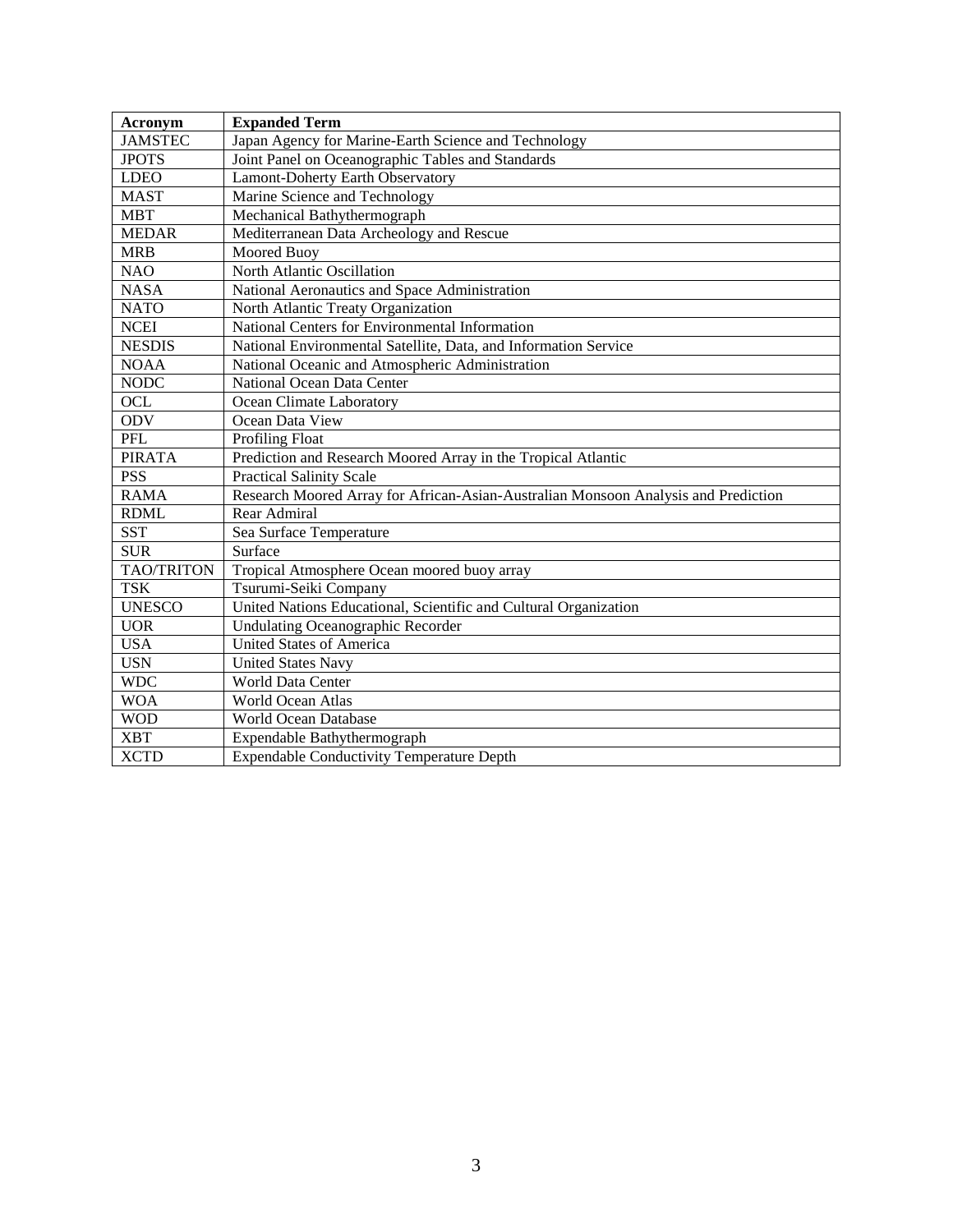### **Preface**

The World Ocean Atlas 2018 (WOA18) is the latest in a line of oceanographic analyses of subsurface ocean variables at standard depths extending back to the groundbreaking *Climatological Atlas of the World Ocean* (Levitus, 1982). The WOA has been published semiregularly since 1994, with versions in 1998, 2001, 2005, 2009, 2013, and now 2018. Previous iterations of the WOA have proven to be of great utility to the oceanographic, climate research, geophysical, and operational environmental forecasting communities. The oceanographic variable analyses are used as boundary and/or initial conditions in numerical ocean circulation models and atmosphere-ocean models, for verification of numerical simulations of the ocean, as a form of "sea truth" for satellite measurements such as altimetric observations of sea surface height, for computation of nutrient fluxes by Ekman transport, and for planning oceanographic expeditions among others.

WOA18 includes analyses on a one-degree grid for all variables and on a quarter-degree grid for temperature and salinity. Since WOA13, the ocean variable analyses are produces on 102 depth levels from the surface to 5,500 m (previously 33 levels within the same depth limits). Ocean data and analyses of data at higher vertical resolution than previously available are needed to document the variability of the ocean, including improving diagnostics, understanding, and modeling of the physics of the ocean.

In the acknowledgment section of this publication, we have expressed our view that creation of global ocean profile and plankton databases and analyses are only possible through the cooperation of scientists, data managers, and scientific administrators throughout the international scientific community.

A pre-release version of WOA18 was made available in September, 2018. The final version of WOA18 was released in July, 2019. In the interim community feedback and our own work has led to changes in the temperature atlas in particular. Animal mounted pinniped temperature profiles have been added as a data source improving coverage in some high latitude areas. A different Expendable Bathythermograph (XBT) correction (Cheng et al., 2014) has been employed. These changes are detailed below. Also, the XBTs were doubly corrected in the prerelease version. The Levitus correction was applied after another correction had been applied (Cheng et al., 2014). This error led to an ocean which was less than 0.1°C cooleer in the prerelease WOA18 as compared to the final WOA18 for the most affected decades (1975-84, 1985- 94, 1995-2004) in the upper 400m with smaller differences below. The 1981-2010 climate normal for temperature is slightly cooler  $(< 0.05^{\circ}$ C) in the final WOA18 than in the pre-release WOA18 due to inadvertent double-weighting of the 2001-2010 decade in the pre-release version.

Ocean Climate Laboratory Team National Centers for Environmental Information Silver Spring, MD July 2019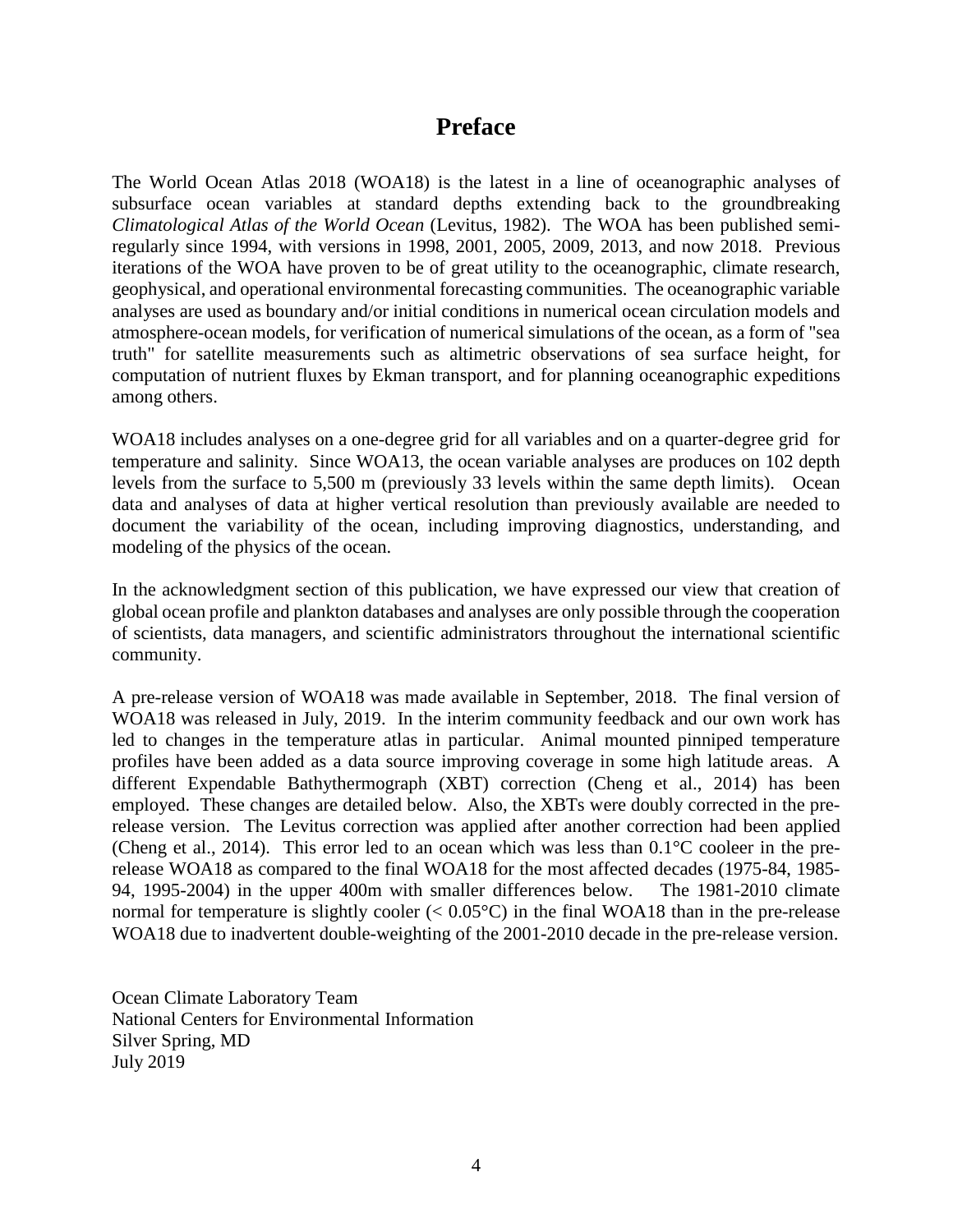### **Acknowledgments**

This work was made possible by a grant from the NOAA Climate and Global Change Program, which enabled the establishment of a research group at the National Oceanographic Data Center (now the National Centers for Environmental Information – NCEI). The purpose of this group is to prepare research quality oceanographic databases, as well as to compute objective analyses of, and diagnostic studies based on, these databases. Support is now from base funds and from the NOAA Climate Program Office.

The data on which this atlas is based are in *World Ocean Database 2018* and are distributed online by NCEI. Many data were acquired as a result of the IOC/IODE *Global Oceanographic Data Archaeology and Rescue* (GODAR) project, and the IOC/IODE *World Ocean Database* project (WOD).

The WOD is a composite of publicly available ocean profile data, both historical and recent. We acknowledge the scientists, technicians, and programmers who have collected and processed data, those individuals who have submitted data to national and regional data centers as well as the managers and staff at the various data centers. We are working on a more substantive and formalized way to acknowledge all those who have collected and contributed to oceanographic measurements, which were used to calculate the fields in the WOA. Until we have such a system in place, we direct the reader's attention to lists of [primary investigators,](http://data.nodc.noaa.gov/woa/WOD/CODES/PDF/primary_investigator_list.pdf) [institutions,](https://data.nodc.noaa.gov/woa/WOD/CODES/PDF/s_4_institute.pdf) and [projects,](https://data.nodc.noaa.gov/woa/WOD/CODES/PDF/s_2_project.pdf) which contributed data (codes can be used to locate data in the World Ocean Database). We also thank our colleagues at the NCEI. Their efforts have made this and similar works possible.

We dedicate this work to Carla Coleman who always contributed with a smile and was taken from us too soon.

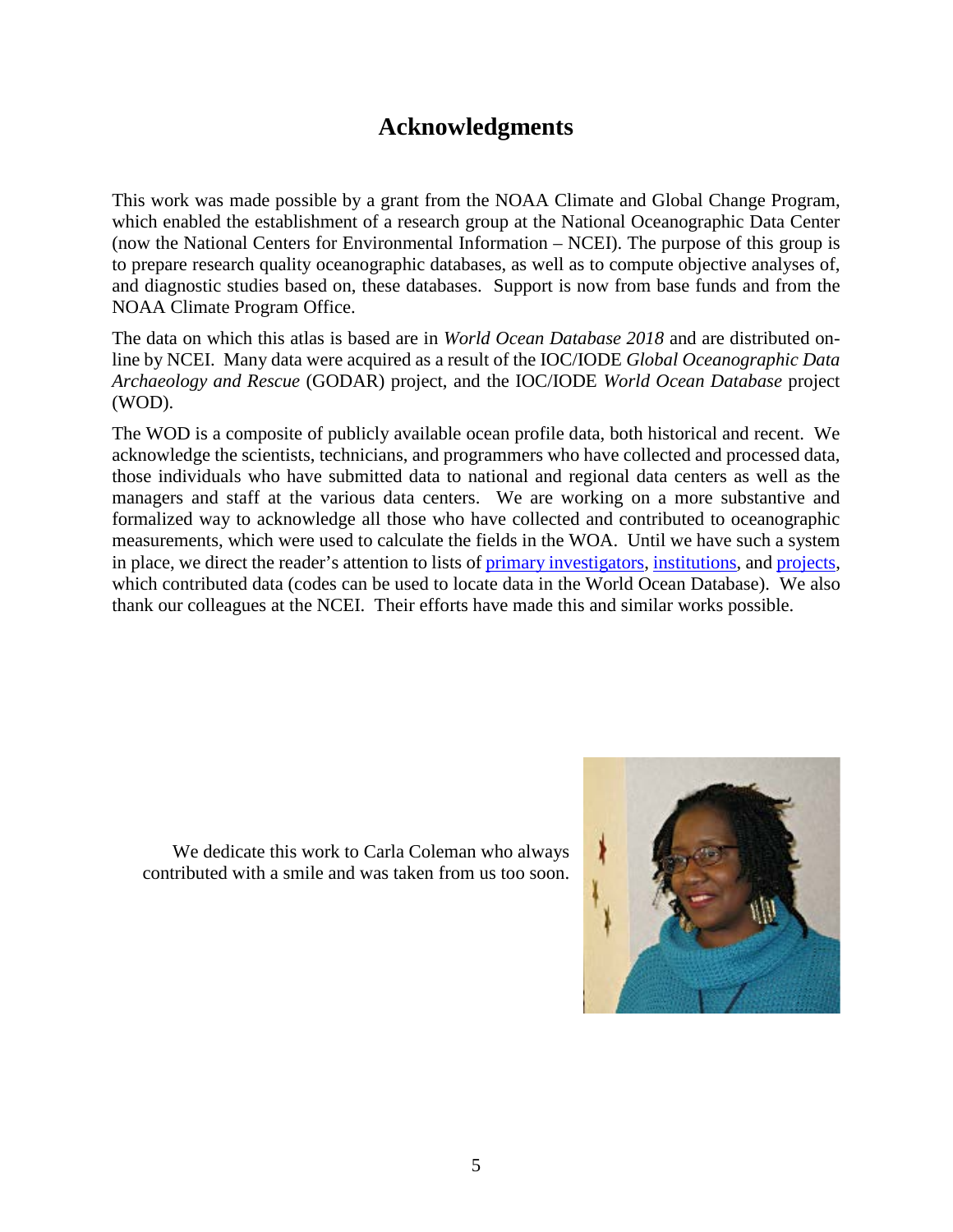## **WORLD OCEAN ATLAS 2018 Volume 4: Dissolved Inorganic Nutrients (phosphate, nitrate and nitrate+nitrite, and silicate)**

#### **ABSTRACT**

This atlas consists of a description of data analysis procedures and horizontal maps of climatological distribution fields of dissolved inorganic nutrients (phosphate, nitrate and nitrate+nitrite, and silicate) at selected standard depth levels of the World Ocean on a one-degree latitude-longitude grid. The aim of the maps is to illustrate large-scale characteristics of the distribution of these nutrients. The oceanographic data fields used to generate these climatological maps were computed by objective analysis of all scientifically quality-controlled historical nutrient data in the *World Ocean Database 2018*. Maps are presented for climatological composite periods (annual, seasonal, monthly, seasonal and monthly difference fields from the annual mean field, and the number of observations) at 102 standard depths. We also provide estimates of the basinscale uncertainty of the WOA18 nutrient objectively analyzed annual fields.

#### **1. INTRODUCTION**

The distribution and concentration of dissolved inorganic nutrients in the world ocean is affected by biochemical (*e.g.,*  marine production, respiration, and oxidation or remineralization of labile dissolved and particulate organic matter) and physical processes (*e.g.,* water mass renewal, advection, and mixing). By "nutrients" in this atlas, we mean chemically reactive dissolved inorganic nitrate or nitrate and nitrite (N+N), ortho-phosphate or phosphate, and ortho-silicic acid or silicate (expressed in units of micro-mole per kilogram, µmol kg-1 ).

This atlas is part of the *World Ocean Atlas 2018* (WOA18) series. The WOA18 series includes analysis for dissolved inorganic nutrients (this atlas), temperature (Locarnini *et al.*, 2019), salinity (Zweng *et al.*, 2019), and dissolved oxygen (Garcia *et al.*, 2019a, b). This atlas presents annual, seasonal, and monthly climatologies and related statistical fields for dissolved inorganic nutrients. Climatologies in this atlas are defined as mean oceanographic fields at selected standard depth levels based on the objective analysis of historical oceanographic profiles and select surface-only data. A profile is defined as a set of measurements of samples collected at discrete depths taken as an instrument such as a rosette CTD package drops or rises vertically in the water column.

This atlas includes an objective analysis of all scientifically quality-controlled historical nutrient measurements available in the *World Ocean Database 2018* (WOD18; Boyer *et al.,* 2019; Garcia *et al.*, 2019c). We present data analysis procedures and horizontal maps showing annual, seasonal, and monthly climatologies and related statistical fields at selected standard depth levels between the surface and the ocean bottom to a maximum depth of 5500 m. The complete set of maps, statistical and objectively analyzed data fields, and documentation are all available [on-line.](http://www.nodc.noaa.gov/OC5/indprod.html)

All of the nutrient climatologies use all available quality control data regardless of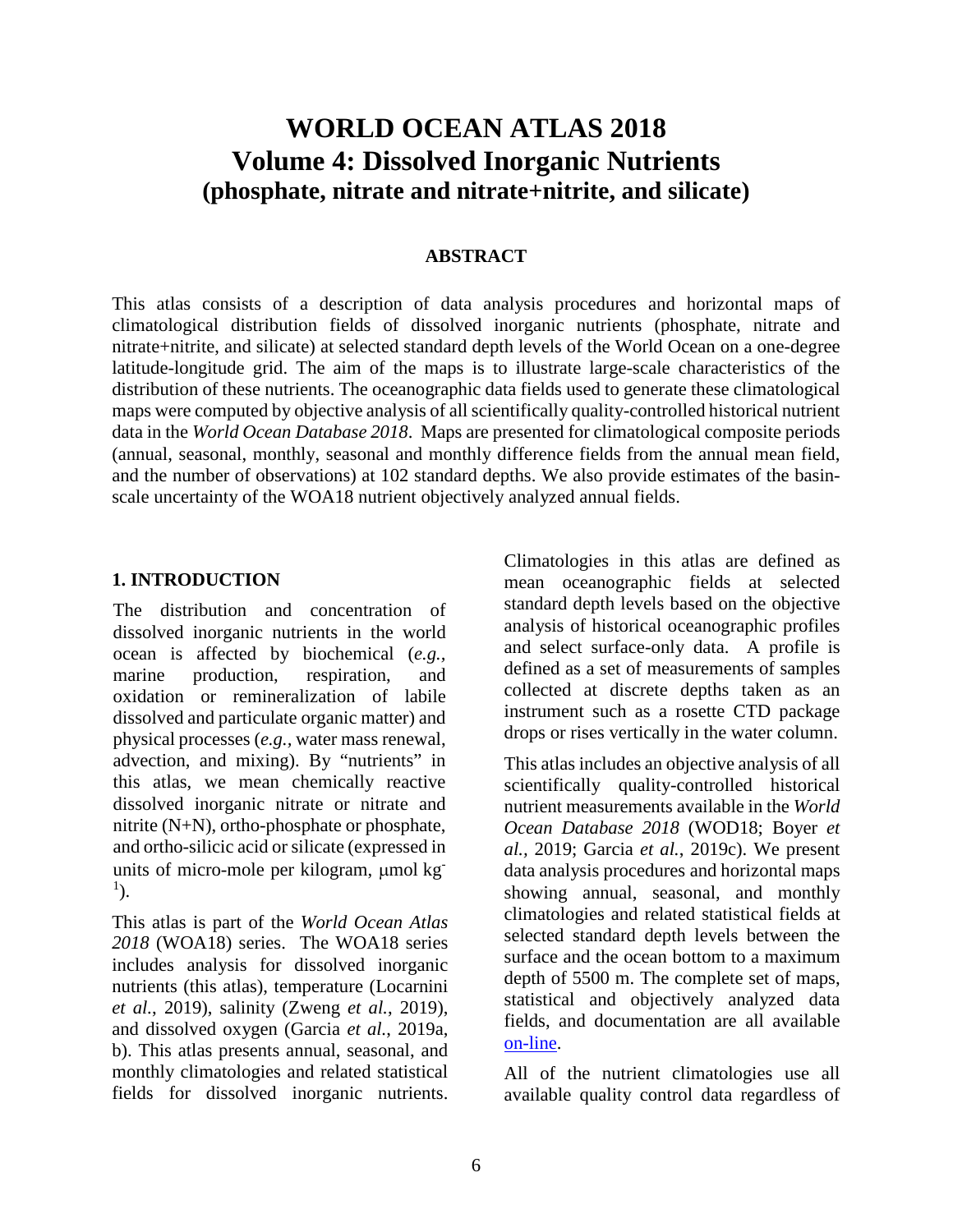year of observation. Most of the data used in this atlas were collected after 1960. The annual climatology was calculated using all data regardless of the month in which the observation was made. Seasonal climatologies were calculated using only data from the defined season (regardless of year). The seasons are here defined as follows. Winter is defined as the months of January, February, and March. Spring is defined as April, May, and June. Summer is defined as July, August, and September. Fall is defined as October, November, and December. Monthly climatologies were calculated using data only from the given month regardless of the day of the month in which the observation was made.

The dissolved inorganic nutrient data used in this atlas are available from the National Centers for Environmental Information (NCEI) and World Data Service for Oceanography (WDS-Oceanography). Large volumes of oceanographic data have been acquired as a result of the fulfillment of several data management projects including:

- a) the Intergovernmental Oceanographic Commission (IOC) Global Oceanographic Data Archaeology and Rescue (GODAR) project (Levitus *et al.,* 2005);
- b) the IOC World Ocean Database project (WOD);
- c) the IOC Global Temperature Salinity Profile project (GTSPP) (IOC, 1998).

The WOD18 nutrient data used in the WOA18 have been analyzed in a consistent, objective manner on a one-degree latitudelongitude grid at standard depth levels from the surface to a maximum depth of 5500m. The procedures for "all-data" climatologies are identical to those used in the *World Ocean Atlas 2013* (WOA13) series (Garcia *et al.*, 2013 a, b). Slightly different procedures were followed in earlier analyses (Levitus, 1982;

*World Ocean Atlas 1994* series [WOA94, Levitus *et al*., 1994; Levitus and Boyer, 1994 a, b; Conkright *et al*., 1994]). WOA18 uses 102 standard depth levels.

Objective analyses shown in this atlas are constrained by the nature of the historical nutrient data base (data are non-uniform in space, time, and data quality), characteristics of the objective analysis techniques, and the grid used. These limitations and characteristics are discussed below.

Since the publication of WOA13, substantial amounts of additional historical and modern nutrient data have become available. However, even with these additional data, we are still hampered in a number of ways by a lack of oceanographic data and their quality. The overall precision and uncertainty in the nutrient data have improved over time. Because of the lack of nutrient data coverage in time and space, we are forced to examine the annual cycle by compositing all data regardless of the year of observation. In some geographic areas, quality control is made difficult by the limited number of nutrient data collected in these areas. Data may exist in an area for only one season, thus precluding any representative annual analysis. In some areas there may be a reasonable spatial distribution of qualitycontrolled data points on which to base an analysis, but there may be only a few (perhaps only one) data values in each onedegree latitude-longitude square.

This atlas is divided into sections. We begin by describing the data sources and data distribution (Section 2). Then we describe the general data processing procedures (Section 3), the results (Section 4), summary (Section 5), and future work (Section 6). Global horizontal maps for the each of the nutrients at each individual depth levels for each time period are available [on-line.](http://www.nodc.noaa.gov/OC5/woa13f/index.html)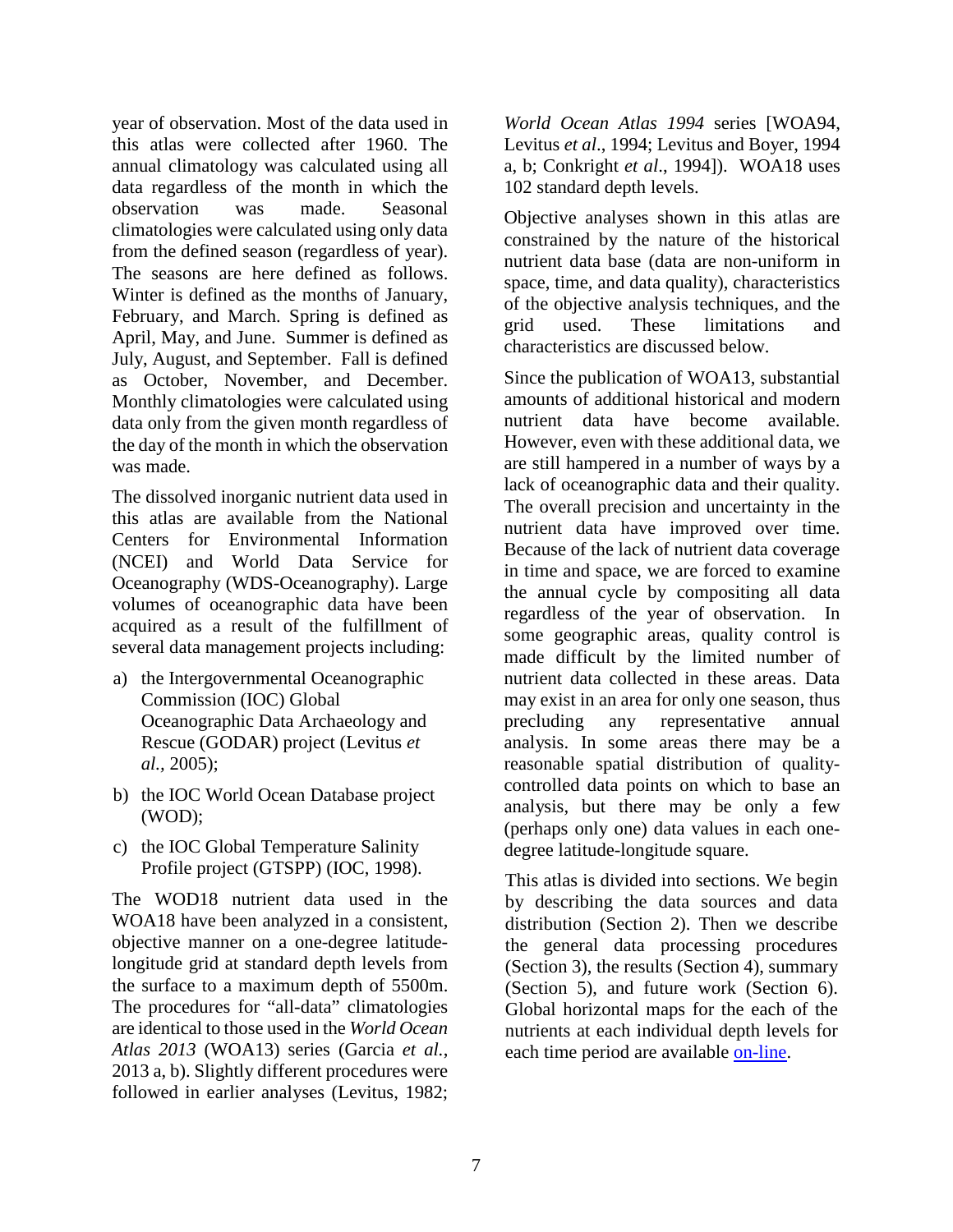#### **2. DATA AND DATA DISTRIBUTION**

Data sources and quality control procedures are briefly described below. For further information on the data sources used in WOA18 refer to the *World Ocean Database 2018* (WOD18, Boyer *et al.,* 2019). The quality control procedures used in preparation of these analyses are described by Garcia *et al.* (2019a).

#### **2.1. Data sources**

Historical oceanographic data used in this atlas were obtained from the NCEI/WDS-Oceanography archives and include all data gathered as a result of the GODAR and WOD projects. The nutrient data used in this atlas were typically obtained by means of analysis of serial (discrete) samples using manual or continuous flow analysis photometric methods. We refer to the discrete water sample dataset in WOD18 as Ocean Station Data (OSD). Typically, each profile in the OSD dataset consists of 1 to 36 water samples collected at various depths between the surface and the ocean bottom using Nansen or Niskin samplers. Garcia *et al.* (2018a, c) describes the quality control procedures used in preparation of these analyses.

To understand the procedures for taking individual oceanographic observations and constructing climatological fields, definition of the terms "standard level data" and "observed level data" are necessary. We refer to the actual measured value of an oceanographic variable *in situ* (Latin for in place) as an "observation", and to the depth at which such a measurement was made as the "observed level depth". We refer to such data as "observed level data". Before the development of oceanographic instrumentation that measure at high frequencies along the vertical profile, oceanographers often attempted to make measurements at selected "standard levels" in the water column. Sverdrup *et al.* (1942)

presented the suggestions of the International Association of Physical Oceanography (IAPSO) as to which depths oceanographic measurements should be made or interpolated to for analysis. Historically the World Ocean Atlas used a modified version of the IAPSO standard depths. However, with the increased global coverage of high depth resolution instrumentation, such as profiling floats, WOA has extended the standard depth levels from 33 to 102. The new standard depth levels include the original depth levels presented up to WOA09, but have tripled the resolution in the upper 100 meters, more than doubled the depth resolution of the upper 1000 meters, and almost three and a half times the resolution for overall depth levels. For many purposes, including preparation of the present climatologies, observed level data are interpolated to standard depth levels if observations did not occur at the desired standard depths (see section 3.1 for details). The levels at which the nutrient climatologies were calculated are given in Table 1. Table 2 shows the depths of each standard depth level. Section 3.1 discusses the vertical interpolation procedures used in our work.

### **2.2. Data quality control**

Quality control of the nutrient data is a major task, the difficulty of which is directly related to lack of data and metadata (for some areas) upon which to base statistical checks. Consequently we applied certain empirical criteria (see sections 2.2.1 through 2.2.4), and as part of the last processing step, subjective judgment was used (see sections 2.2.5 and 2.2.6). Individual data, and in some cases entire profiles or all profiles for individual cruises, have been flagged and not used because these data produced features that were subjectively judged to be non-representative or questionable. As part of our work, we have made available WOD18 which contains both observed levels profile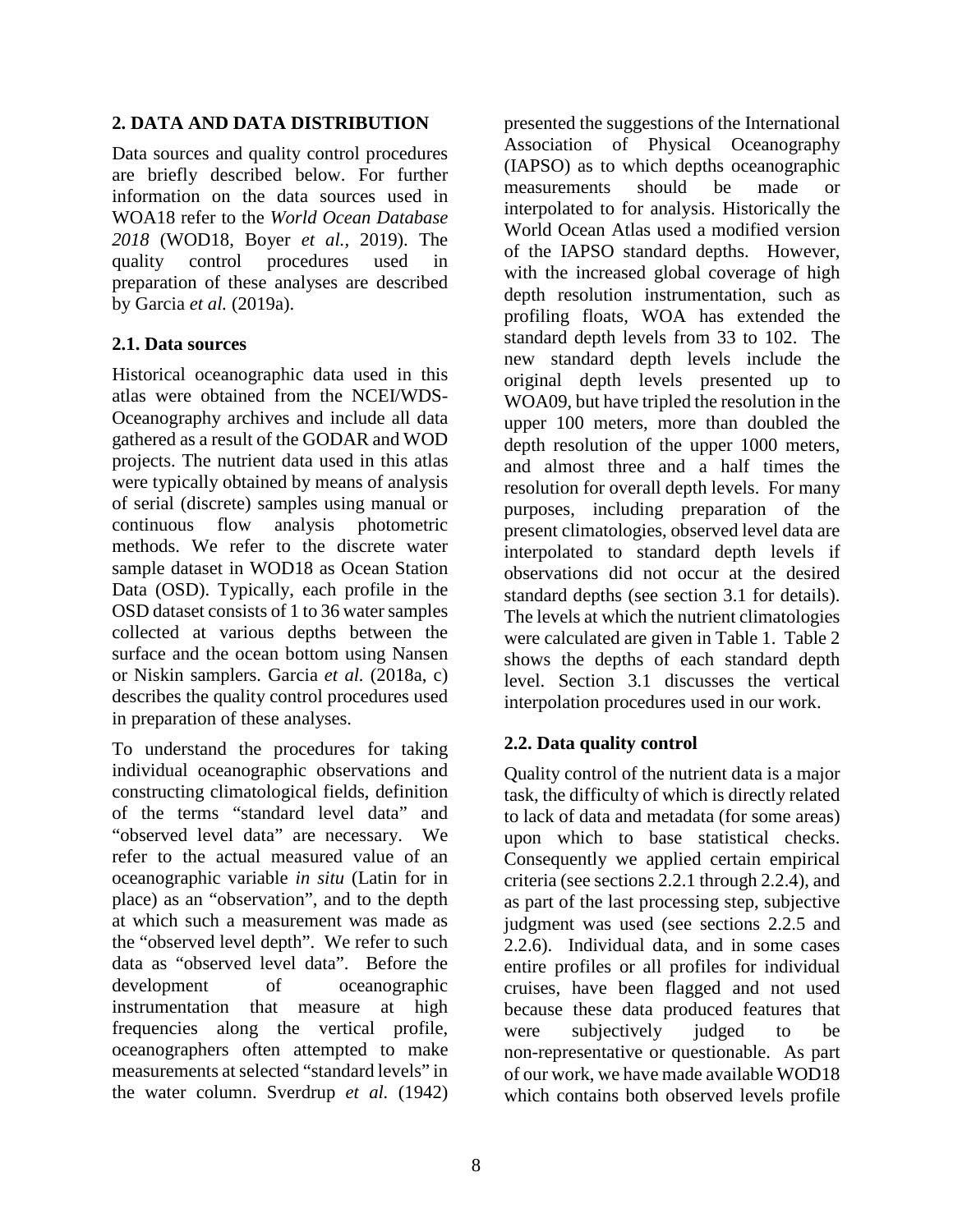data and standard depth level profile data with various quality control flags applied. The flags mark individual nutrient measurements or entire profiles which were not used in the next step of the procedure, either interpolation to standard depth levels for observed level data or calculation of statistical means in the case of standard depth level data.

Our knowledge of the variability of the world ocean based on the instrumental record now includes a greater appreciation and understanding of the ubiquity of eddies, rings, and lenses in some parts of the world ocean as well as inter-annual and interdecadal variability of water mass properties associated with modal variability of the atmosphere such as the North Atlantic Oscillation, Pacific Decadal Oscillation, and El Niño Southern Ocean Oscillation. Therefore, we have simply added quality control flags to the nutrient data, not eliminating them from the WOD18. In addition, some data values include the originator's quality flags (*e.g.*, World Ocean Circulation Experiment, CLIVAR repeat hydrography). Thus, individual investigators can make their own decision regarding the representativeness of the data. Investigators studying the distribution of features such as eddies will be interested in those data that we may regard as unrepresentative for the preparation of the analyses shown in this atlas.

#### *2.2.1. Duplicate elimination*

Because data are received from many sources, sometimes the same data set is received at NODC/WDC more than once but with slightly different time and/or position and/or data values, and hence are not easily identified as duplicate stations. Therefore, to eliminate the repetitive data values our databases were checked for the presence of exact and near exact replicates using eight different criteria. The first checks involve

identifying stations with exact position/date/time and data values; the next checks involve offsets in position/date/time. Profiles identified as duplicates in the checks with a large offset were individually verified to ensure they were indeed duplicate profiles. In summary, we eliminated all but one profile from each set of replicate profiles at the first step of our data processing.

### *2.2.2. Range and gradient checks*

Range checking (*i.e.,* checking whether individual nutrient concentration values are within preset minimum and maximum values as a function of depth and ocean region) was performed on all data values as a first quality control check to flag and withhold from further use the relatively few values that were grossly outside expected oceanic concentration ranges. Range checks were prepared for individual oceanic regions. A check as to whether excessive vertical gradients occur in the data has been performed for each nutrient variable in WOD18 both in terms of positive and negative gradients. We flagged and not used values that exceeded these gradients. Garcia *et al.* (2018 a,c) detail the quality control procedures.

### *2.2.3. Statistical checks*

Statistical checks were performed as follows. All data for each nutrient variable (irrespective of year), at each standard depth level, were averaged within five-degree latitude-longitude squares to produce a record of the number of observations, mean, and standard deviation in each square. Statistics were computed for the annual, seasonal, and monthly compositing periods. Below 50 m depth, if data were more than three standard deviations from the mean, the data were flagged and withheld from further use in objective analyses. Above 50 m depth, a five-standard-deviation criterion was used in five-degree squares that contained any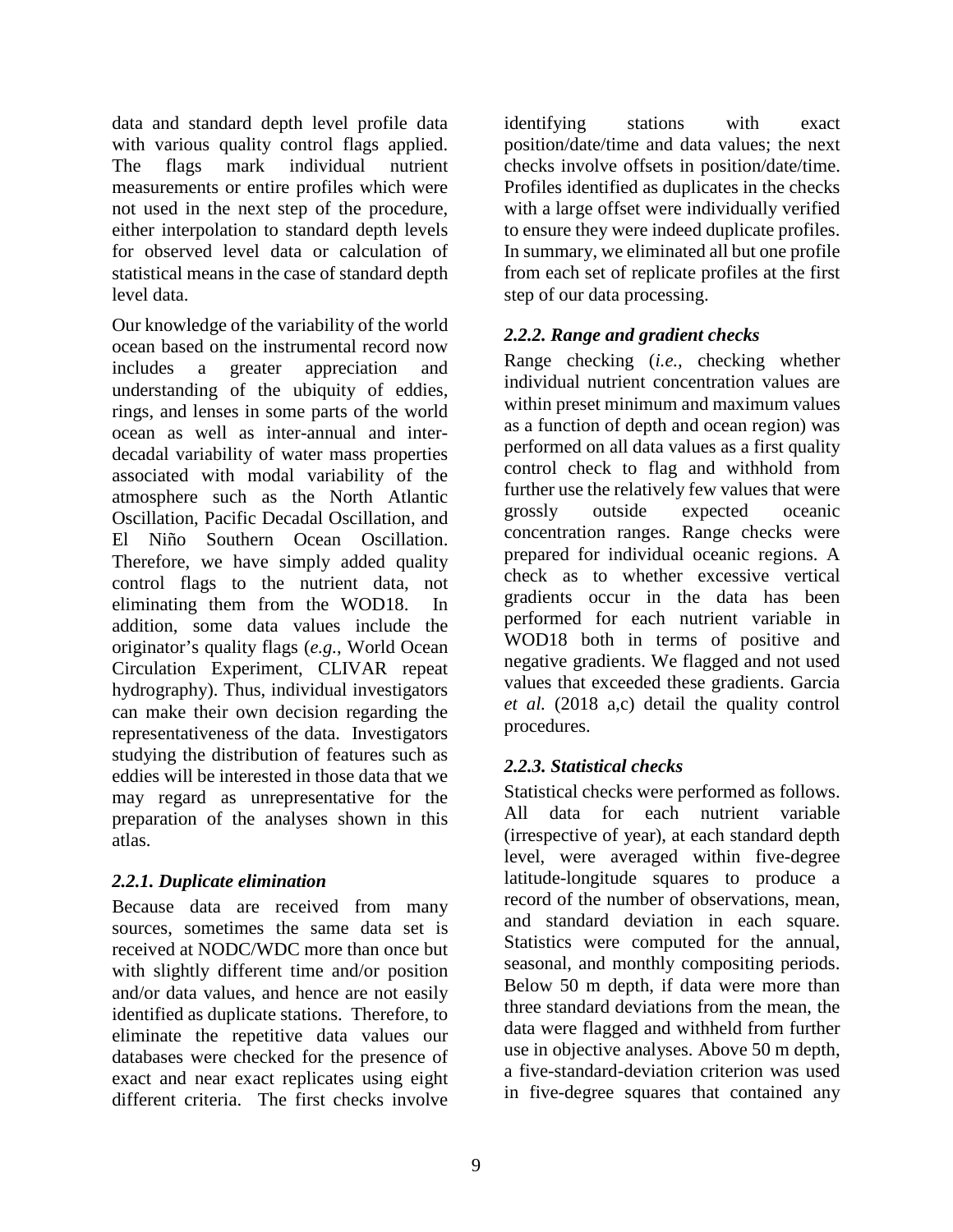land area. In selected five-degree squares that are close to land areas, a four-standarddeviation check was used. In all other squares a three-standard-deviation criterion was used for the 0-50 m depth layer. For standard depth levels situated directly above the ocean bottom, a four-standard-deviation criterion was used.

The reason for the relatively weaker standard deviation criterion in coastal and near-coastal regions is the exceptionally large variability in the coastal five-degree square statistics for some variables. Frequency distributions of some variables in some coastal regions are observed to be skewed or bimodal. Thus to avoid flagging possibly good data in highly variable environments, the standard deviation criteria were broadened.

For each nutrient variable, the total number of measurements in each profile, as well as the total number of nutrient observations exceeding the standard deviation criterion, were recorded. If more than two nutrient observations in a profile were found to exceed the standard deviation criterion, then the entire profile was flagged. This check was imposed after tests indicated that surface data from particular casts (which upon inspection appeared to be erroneous) were being flagged but deeper data were not. Other situations were found where erroneous nutrient data from the deeper portion of a cast were flagged, while near-surface data from the same cast were not flagged because of larger natural variability in surface layers. One reason for this was the decrease of the number of nutrient observations with depth and the resulting change in sample statistics. The standard-deviation check was applied twice to the data set for each compositing period.

In summary, first the five-degree square statistics were computed, and the data flagging procedure described above was used to provide a preliminary data set. Next, new

five-degree-square statistics were computed from this preliminary data set and used with the same statistical check to produce a new, "clean" data set. The reason for applying the statistical check twice was to flag (and withhold from further use), in the first round, any grossly erroneous or non-representative data from the data set that would artificially increase the variances. The second check is then more effective in identifying smaller, but non-representative, observations.

### *2.2.4. Subjective flagging of data*

The nutrient data were averaged by onedegree squares for input to the objective analysis program. After initial objective analyses were computed, the input set of onedegree means still contained questionable data contributing to unrealistic distributions, yielding intense bull's-eyes or spatial gradients. Examination of these features indicated that some of them were due to profiles from particular oceanographic cruises. In such cases, data from an entire cruise were flagged and withheld from further use by setting a flag on each profile from the cruise. In other cases, individual profiles or measurements were found to cause these features and were flagged.

### *2.2.5. Representativeness of the data*

Another quality control issue is nutrient data representativeness. The general paucity of data forces the compositing of all historical nutrient data to produce "climatological" fields. In a given one-degree square, there may be data from a month or season of one particular year, while in the same or a nearby square there may be data from an entirely different year. If there is large interannual variability in a region where scattered sampling in time has occurred, then one can expect the analysis to reflect this. Because the observations are scattered randomly with respect to time, except for a few limited areas (*i.e.*, time series stations such as Hawaii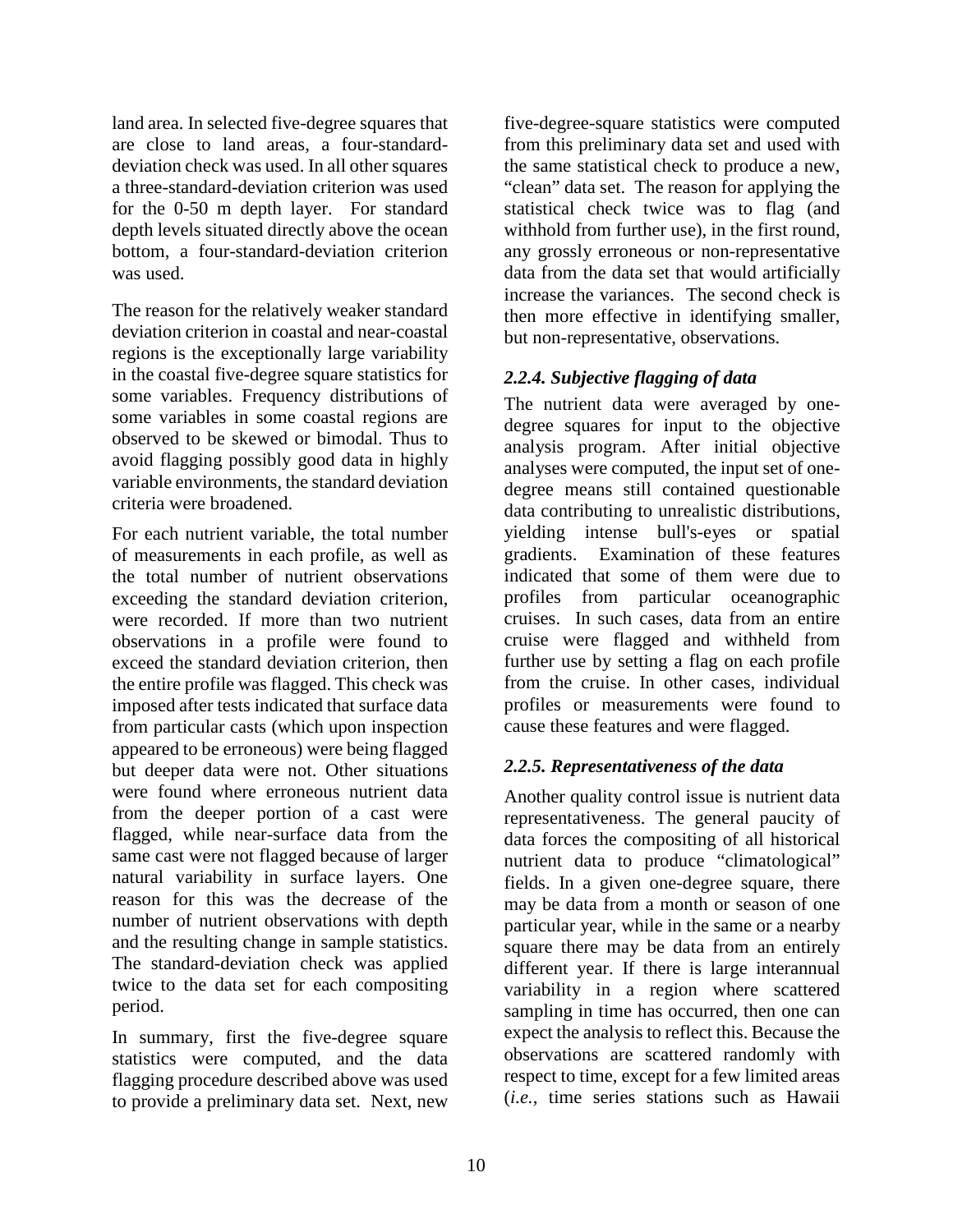Ocean Time Series, Bermuda Atlantic Time Series, CARIACO), the results cannot, in a strict sense, be considered a true long-term climatological average.

We present smoothed analyses of historical means, based (in certain areas) on relatively few observations. We believe, however, that useful information about the oceans can be gained through our procedures and that the large-scale features are representative of the real ocean. We believe that, if a hypothetical global synoptic set of ocean data (temperature, salinity, dissolved oxygen, nutrients, *etc*) existed and one were to smooth these data to the same degree as we have smoothed the historical means overall, the large-scale features would be similar to our results. Some differences would certainly occur because of interannual-to-decadalscale variability.

The nutrient observations diminish in number with increasing depth. In the upper ocean, the all-data annual mean distributions are reasonable for representing large-scale features, but for the seasonal and monthly periods, the data base is inadequate in some regions. With respect to the deep ocean, in some areas the distribution of observations may be adequate for some diagnostic computations but inadequate for other purposes. If an isolated deep basin or some region of the deep ocean has only one observation, then no horizontal gradient computations are meaningful. However, useful information is provided by the observation in the computation of other quantities (*e.g.*, a volumetric mean over a major ocean basin).

#### **3. DATA PROCESSING PROCEDURES**

#### **3.1. Vertical interpolation to standard levels**

Vertical interpolation of observed depth level

data to standard depth levels followed procedures in JPOTS Editorial Panel (1991). These procedures are in part based on the work of Reiniger and Ross (1968). Four observed depth level values surrounding the standard depth level value were used, two values from above the standard level and two values from below the standard level. The pair of values furthest from the standard level is termed "exterior" points and the pair of values closest to the standard level are termed "interior" points. Paired parabolas were generated via Lagrangian interpolation. A reference curve was fitted to the four data points and used to define unacceptable interpolations caused by "overshooting" in the interpolation. When there were too few data points above or below the standard level to apply the Reiniger and Ross technique, we used a three-point Lagrangian interpolation. If three points were not available (either two above and one below or vice-versa), we used linear interpolation. In the event that an observation occurred exactly at the depth of a standard level, then a direct substitution was made. Table 2 provides the range of acceptable distances for which observed level data could be used for interpolation to a standard level.

#### **3.2. Methods of analysis**

#### *3.2.1. Overview*

An objective analysis scheme of the type described by Barnes (1964) was used to produce the fields shown in this atlas. This scheme had its origins in the work of Cressman (1959). In *World Ocean Atlas 1994* (WOA94), the Barnes (1973) scheme was used. This required only one "correction" to the first-guess field at each grid point in comparison to the successive correction method of Cressman (1959) and Barnes (1964). This was to minimize computing time used in the processing. Barnes (1994) recommends a return to a multi-pass analysis when computing time is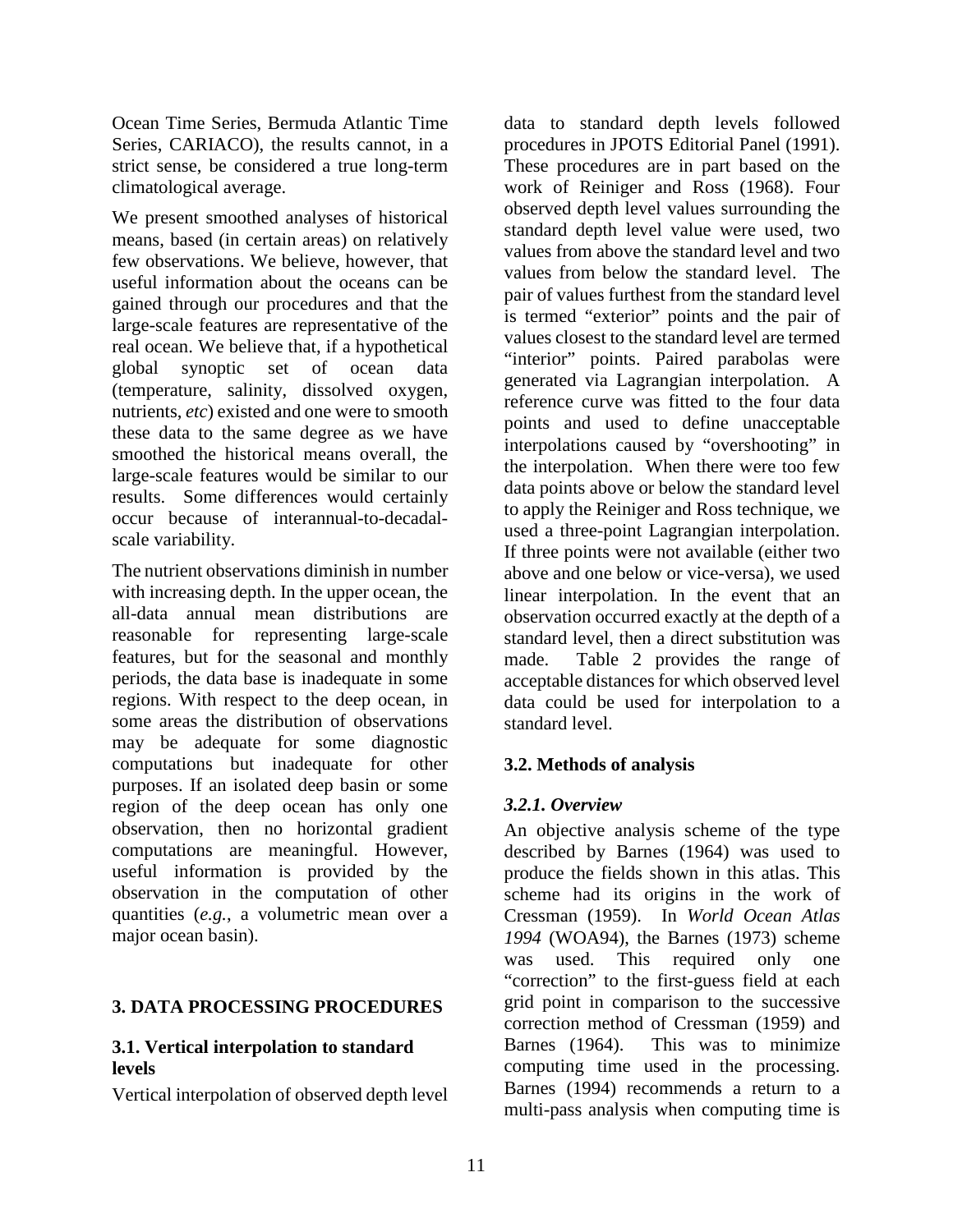not an issue. Based on our own experience we agree with this assessment. The single pass analysis, used in WOA94, caused an artificial front in the Southeastern Pacific Ocean in a data sparse area (Anne Marie Treguier, personal communication). The analysis scheme used in generating WOA98, WOA01, WOA05, WOA13, and WOA18 analyses uses a three-pass "correction" which does not result in the creation of this artificial front.

Inputs to the analysis scheme were onedegree square means of data values at standard levels (for time period and variable being analyzed), and a first-guess value for each square. For instance, one-degree square means for our annual analysis were computed using all available data regardless of date of observation. For July, we used all historical July data regardless of year of observation.

Analysis was the same for all standard depth levels. Each one-degree latitude-longitude square value was defined as being representative of its square. The 360x180 gridpoints are located at the intersection of half-degree lines of latitude and longitude. An influence radius was then specified. At those grid points where there was an observed mean value, the difference between the mean and the first-guess field was computed. Next, a correction to the firstguess value at all gridpoints was computed as a distance-weighted mean of all gridpoint difference values that lie within the area around the gridpoint defined by the influence radius. Mathematically, the correction factor derived by Barnes (1964) is given by the expression:

$$
C_{i,j} = \frac{\sum_{s=1}^{n} W_s Q_s}{\sum_{s=1}^{n} W_s}
$$
 (1)

in which:

 $(i,j)$  - coordinates of a gridpoint in the east-

west and north-south directions respectively;

- $C_{i,j}$  the correction factor at gridpoint coordinates (*i,j*);
- *n* the number of observations that fall within the area around the point *i,j* defined by the influence radius;
- *Qs* the difference between the observed mean and the first-guess at the *Sth* point in the influence area;

$$
W_s = e^{-\frac{Er^2}{R^2}}
$$
 (for  $r \le R$ ;  $W_s = 0$  for  $r > R$ );

- *r* distance of the observation from the gridpoint;
- *R* influence radius;
- $E = 4$ .

The derivation of the weight function, *Ws*, will be presented in the following section. At each gridpoint we computed an analyzed value  $G_{i,j}$  as the sum of the first-guess,  $F_{i,j}$ , and the correction  $C_{i,j}$ . The expression for this is

$$
G_{i,j} = F_{i,j} + C_{i,j}
$$
 (2)

If there were no data points within the area defined by the influence radius, then the correction was zero, the first-guess field was left unchanged, and the analyzed value was simply the first-guess value. This correction procedure was applied at all gridpoints to produce an analyzed field. The resulting field was first smoothed with a median filter (Tukey, 1974; Rabiner *et al.,* 1975) and then smoothed with a five-point smoother of the type described by Shuman (1957) (hereafter referred as five-point Shuman smoother). The choice of first-guess fields is important and we discuss our procedures in section 3.2.5.

The analysis scheme is set up so that the influence radius, and the number of fivepoint smoothing passes can be varied with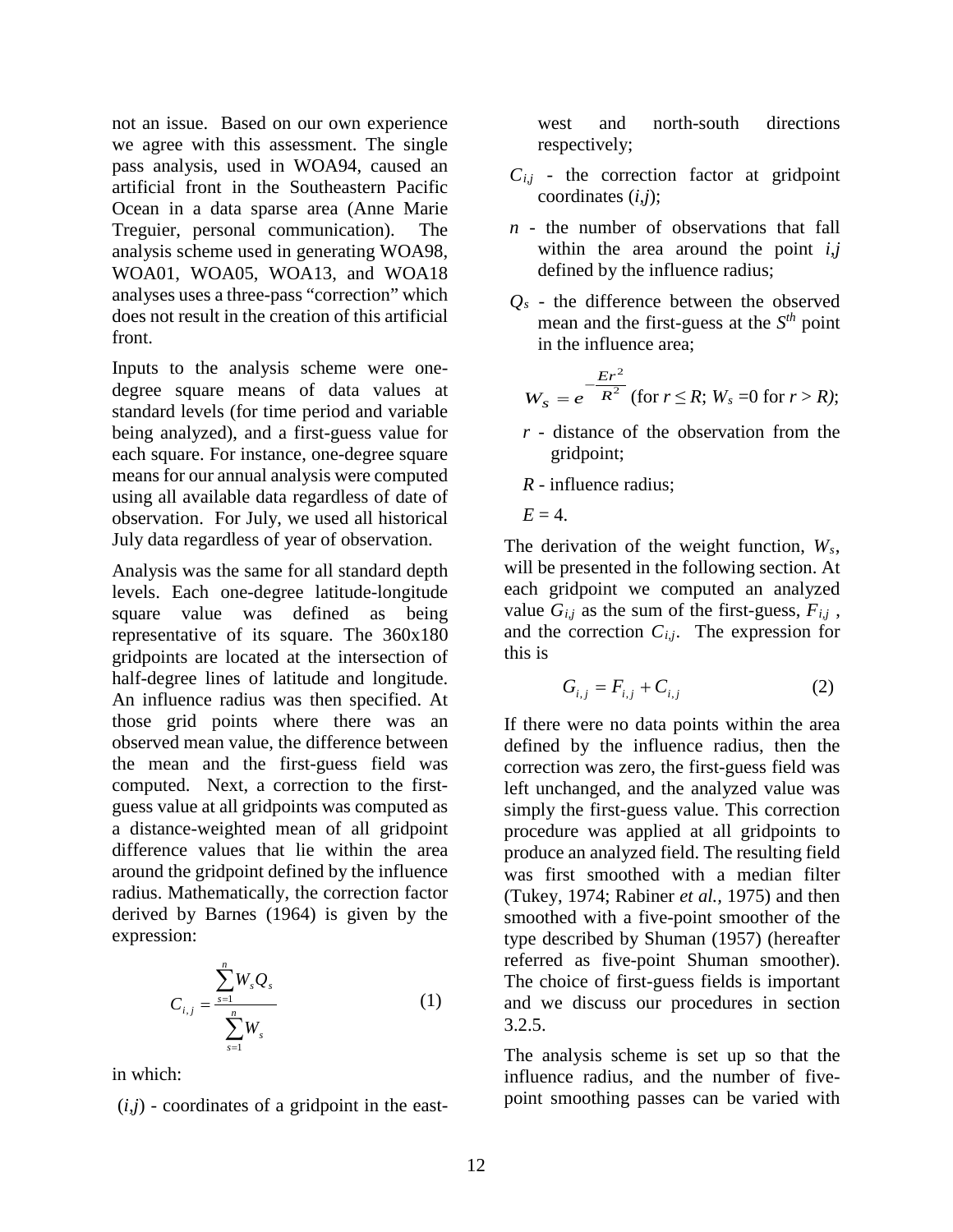each iteration. The strategy used is to begin the analysis with a large influence radius and decrease it with each iteration. This technique allows us to analyze progressively smaller scale phenomena with each iteration.

The analysis scheme is based on the work of several researchers analyzing meteorological data. Bergthorsson and Doos (1955) computed corrections to a first-guess field using various techniques: one assumed that the difference between a first-guess value and an analyzed value at a gridpoint was the same as the difference between an observation and a first-guess value at a nearby observing station. All the observed differences in an area surrounding the gridpoint were then averaged and added to the gridpoint firstguess value to produce an analyzed value. Cressman (1959) applied a distance-related weight function to each observation used in the correction in order to give more weight to observations that occur closest to the gridpoint. In addition, Cressman introduced the method of performing several iterations of the analysis scheme using the analysis produced in each iteration as the first-guess field for the next iteration. He also suggested starting the analysis with a relatively large influence radius and decreasing it with successive iterations so as to analyze smaller scale phenomena with each pass.

Sasaki (1960) introduced a weight function that was specifically related to the density of observations, and Barnes (1964, 1973) extended the work of Sasaki. The weight function of Barnes (1964) has been used here. The objective analysis scheme we used is in common use by the mesoscale meteorological community. Several studies of objective analysis techniques have been made. Achtemeier (1987) examined the "concept of varying influence radii for a successive corrections objective analysis scheme." Seaman (1983) compared the "objective analysis accuracies of statistical interpolation and successive correction

schemes." Smith and Leslie (1984) performed an "error determination of a successive correction type objective analysis scheme." Smith *et al.* (1986) made "a comparison of errors in objectively analyzed fields for uniform and non-uniform station distribution."

#### *3.2.2. Derivation of Barnes (1964) weight function*

The principle upon which the Barnes (1964) weight function is derived is that "the twodimensional distribution of an atmospheric variable can be represented by the summation of an infinite number of independent harmonic waves, that is, by a Fourier integral representation". If  $f(x, y)$  is the variable, then in polar coordinates *(r,θ)*, a smoothed or filtered function  $g(x, y)$  can be defined:

$$
g(x, y) = \frac{1}{2\pi} \int_{0}^{2\pi} \int_{0}^{\infty} \eta f(x + r\cos\theta, y + r\sin\theta)
$$
\n
$$
d(\frac{r^2}{4K})d\theta
$$
\n(3)

in which *r* is the radial distance from a gridpoint whose coordinates are *(x,y)*. The weight function is defined as

$$
\eta = e^{-\frac{r^2}{4K}} \tag{4}
$$

which resembles the Gaussian distribution. The shape of the weight function is determined by the value of *K*, which relates to the distribution of data. The determination of *K* follows. The weight function has the property that

$$
\frac{1}{2\pi} \int_{0}^{2\pi} \int_{0}^{\infty} \eta d\left(\frac{r^2}{4K}\right) d\theta = 1
$$
 (5)

This property is desirable because in the continuous case (3) the application of the weight function to the distribution  $f(x, y)$  will not change the mean of the distribution.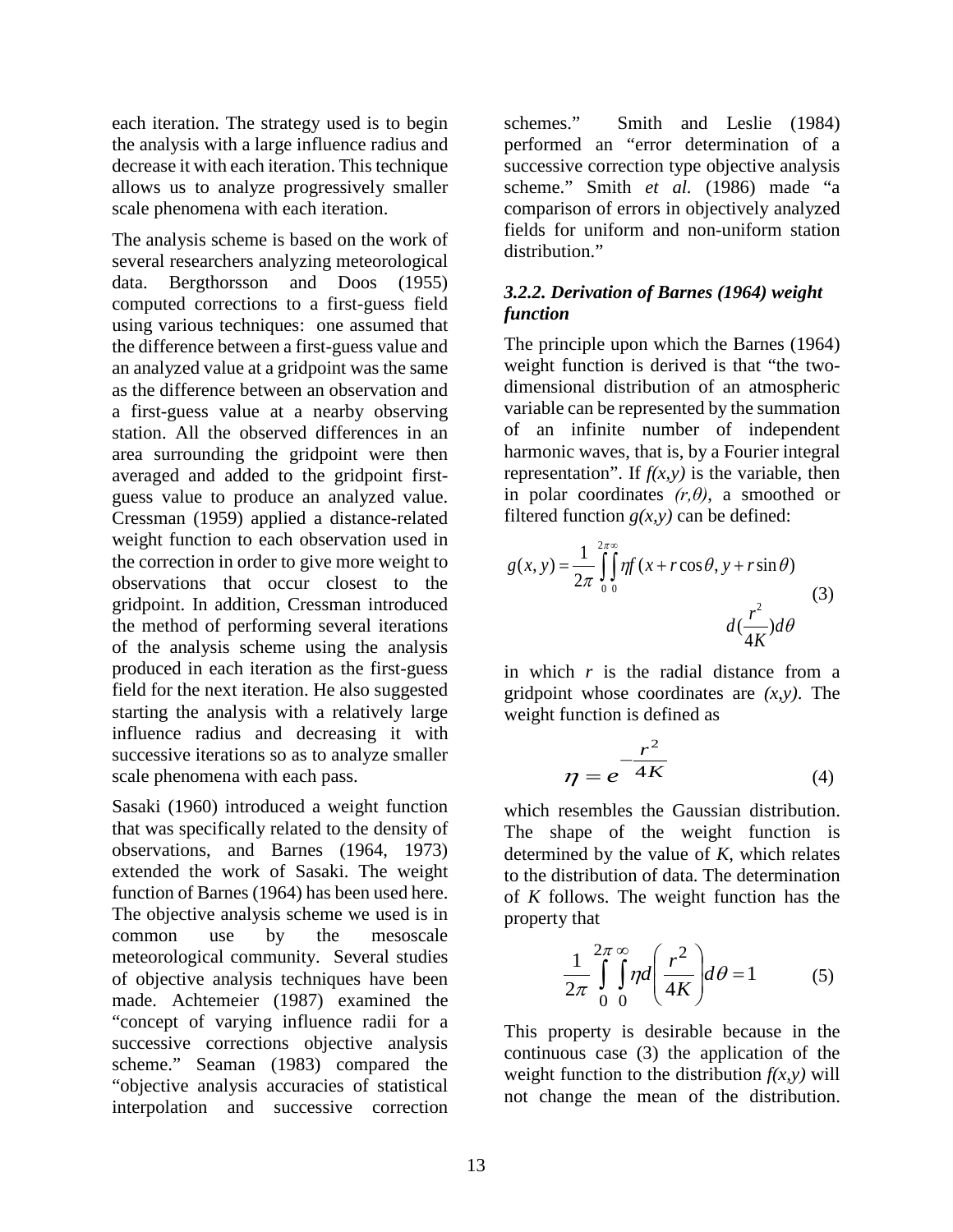However, in the discrete case (1), we only sum the contributions to within the distance *R*. This introduces an error in the evaluation of the filtered function, because the condition given by (5) does not apply. The error can be pre-determined and set to a reasonably small value in the following manner. If one carries out the integration in (5) with respect to  $\theta$ , the remaining integral can be rewritten as

$$
\int_{0}^{R} \eta d\left(\frac{r^{2}}{4K}\right) + \int_{R}^{\infty} \eta d\left(\frac{r^{2}}{4K}\right) = 1
$$
 (6)

Defining the second integral as *ε* yields

$$
\int_{0}^{R} e^{-\frac{r^2}{4K}} d\left(\frac{r^2}{4K}\right) = 1 - \varepsilon \qquad (7)
$$

Integrating (7), we obtain

$$
\varepsilon = e^{-\frac{R^2}{4K}} \tag{7a}
$$

Taking the natural logarithm of both sides of (7a) leads to an expression for *K,*

$$
K = R^2 / 4E \tag{7b}
$$

where  $E \equiv -\ln \varepsilon$ 

Rewriting (4) using (7b) leads to the form of weight function used in the evaluation of  $(1)$ . Thus, choice of *E* and the specification of *R* determine the shape of the weight function. Levitus (1982) chose *E*=4 which corresponds to a value of *ε* of approximately 0.02. This choice implies with respect to (7) the representation of more than 98 percent of the influence of any data around the gridpoint in the area defined by the influence radius *R*. This analysis (WOA18) and previous analyses (WOA94, WOA98, WOA01, WOA05, WOA13) used *E*=4.

Barnes (1964) proposed using this scheme in an iterative fashion similar to Cressman (1959). Levitus (1982) used a four-iteration scheme with a variable influence radius for

each pass. WOA94 used a one-iteration scheme. WOA98, WOA01, WOA05, WOA09, WOA13, and WOA18 employed a three-iteration scheme with a variable influence radius.

#### *3.2.3. Derivation of Barnes (1964) response function*

It is desirable to know the response of a data set to the interpolation procedure applied to it. Following Barnes (1964) and reducing to one-dimensional case we let

$$
f(x) = A\sin(\alpha x) \tag{8}
$$

in which  $\alpha = 2\pi/\lambda$  with  $\lambda$  being the wavelength of a particular Fourier component, and substitute this function into equation (3) along with the expression for *η* in equation (4). Then

$$
g(x) = D[A\sin(\alpha x)] = Df(x) \quad (9)
$$

in which *D* is the response function for one application of the analysis and defined as

$$
D = e^{-\left(\frac{\alpha R}{4}\right)^2} = e^{-\left(\frac{\pi R}{2\lambda}\right)^2}
$$

The phase of each Fourier component is not changed by the interpolation procedure. The results of an analysis pass are used as the first-guess for the next analysis pass in an iterative fashion. The relationship between the filtered function  $g(x)$  and the response function after *N* iterations as derived by Barnes (1964) is

$$
g_N(x) = f(x)D \sum_{n=1}^{N} (1 - D)^{n-1} (10)
$$

Equation (10) differs trivially from that given by Barnes. The difference is due to our firstguess field being defined as a zonal average, annual mean, seasonal mean, or monthly mean, whereas Barnes used the first application of the analysis as a first-guess. Barnes (1964) also showed that applying the analysis scheme in an iterative fashion will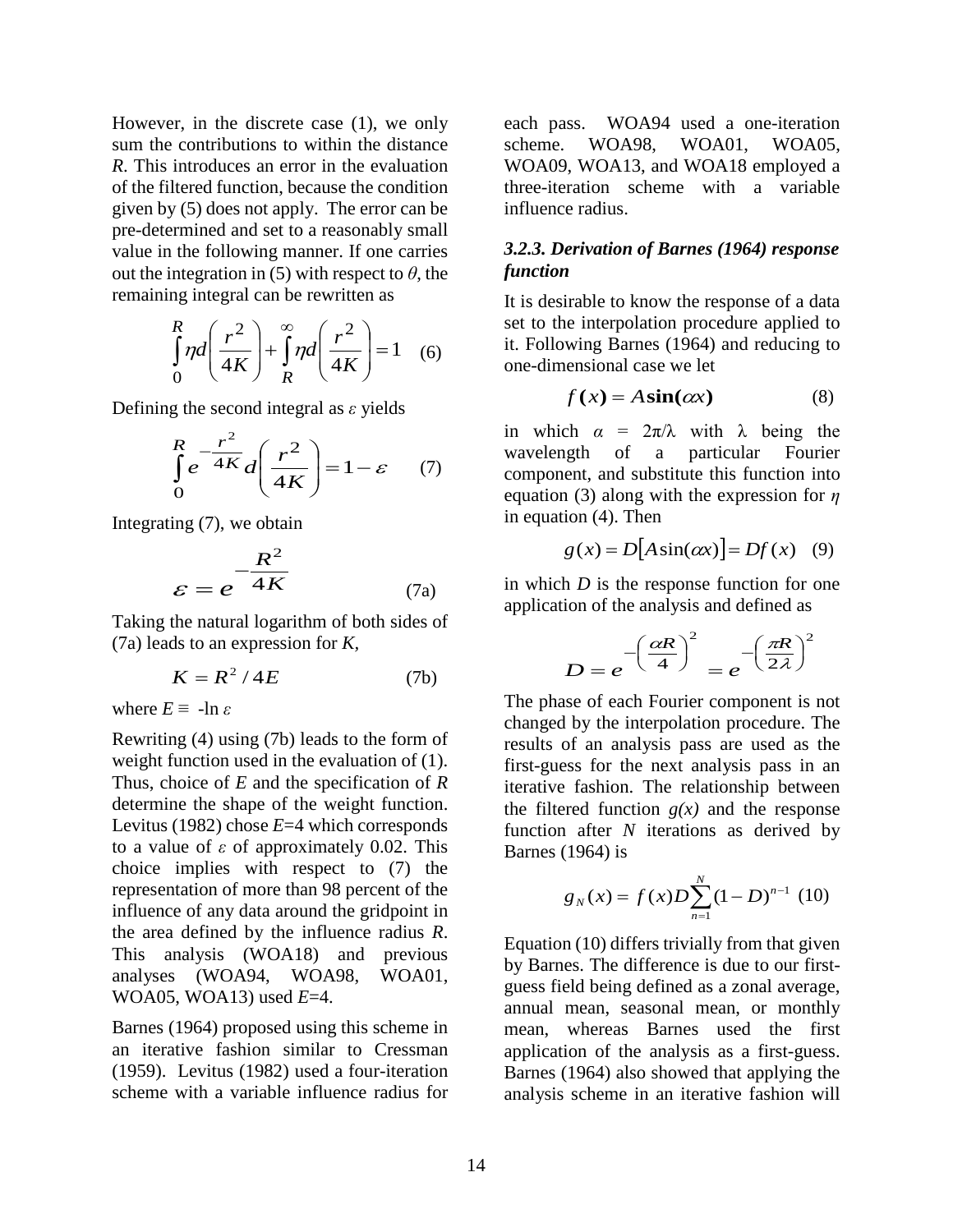result in convergence of the analyzed field to the observed data field. However, it is not desirable to approach the observed data too closely, because at least seven or eight gridpoints are needed to represent a Fourier component.

The response function given in (10) is useful in two ways: it is informative to know what Fourier components make up the analyses, and the computer programs used in generating the analyses can be checked for correctness by comparison with (10).

#### *3.2.4. Choice of response function*

The distribution of  $O<sub>2</sub>$  observations (see appendices) at different depths and for the different averaging periods, are not regular in space or time. At one extreme, regions exist in which every one-degree square contains data and no interpolation needs to be performed. At the other extreme are regions in which few if any data exist. Thus, with variable data spacing the average separation distance between gridpoints containing data is a function of geographical position and averaging period. However, if we computed and used a different average separation distance for each variable at each depth and each averaging period, we would be generating analyses in which the wavelengths of observed phenomena might differ from one depth level to another and from one season to another. In WOA94, a fixed influence radius of 555 kilometers was used to allow uniformity in the analysis of all variables. For the present analyses (as well as for WOA13, WOA09, WOA98, and WOA01), a three-pass analysis, based on Barnes (1964), with influence radii of 892, 669 and 446 km was used for the 1° analysis.

Inspection of (1) shows that the difference between the analyzed field and the first-guess field values at any gridpoint is proportional to the sum of the weighted-differences between the observed mean and first-guess at all

gridpoints containing data within the influence area.

The reason for using the five-point Shuman smoother and the median smoother is that our data are not evenly distributed in space. As the analysis moves from regions containing data to regions devoid of data, small-scale discontinuities may develop. The five-point Shuman and median smoothers are used to eliminate these discontinuities. The fivepoint Shuman smoother does not affect the phase of the Fourier components that comprise an analyzed field.

The response function for the analyses presented in the WOA18 series is given in Table 4 and in Figure 1. For comparison purposes, the response function used by Levitus (1982), WOA94, and others are also presented. The response function represents the smoothing inherent in the objective analysis described above plus the effects of one application of the five-point Shuman smoother and one application of a five-point median smoother. The effect of varying the amount of smoothing in North Atlantic sea surface temperature (SST) fields has been quantified by Levitus (1982) for a particular case. In a region of strong SST gradient such as the Gulf Stream, the effect of smoothing can easily be responsible for differences between analyses exceeding 1.0°C.

To avoid the problem of the influence region extending across land or sills to adjacent basins, the objective analysis routine employs basin "identifiers" to preclude the use of data from adjacent basins. Table 5 lists these basins and the depth at which no exchange of information between basins is allowed during the objective analysis of data, *i.e.,* "depths of mutual exclusion." Some regions are nearly, but not completely, isolated topographically. Because some of these nearly isolated basins have water mass properties that are different from surrounding basins, we have chosen to treat these as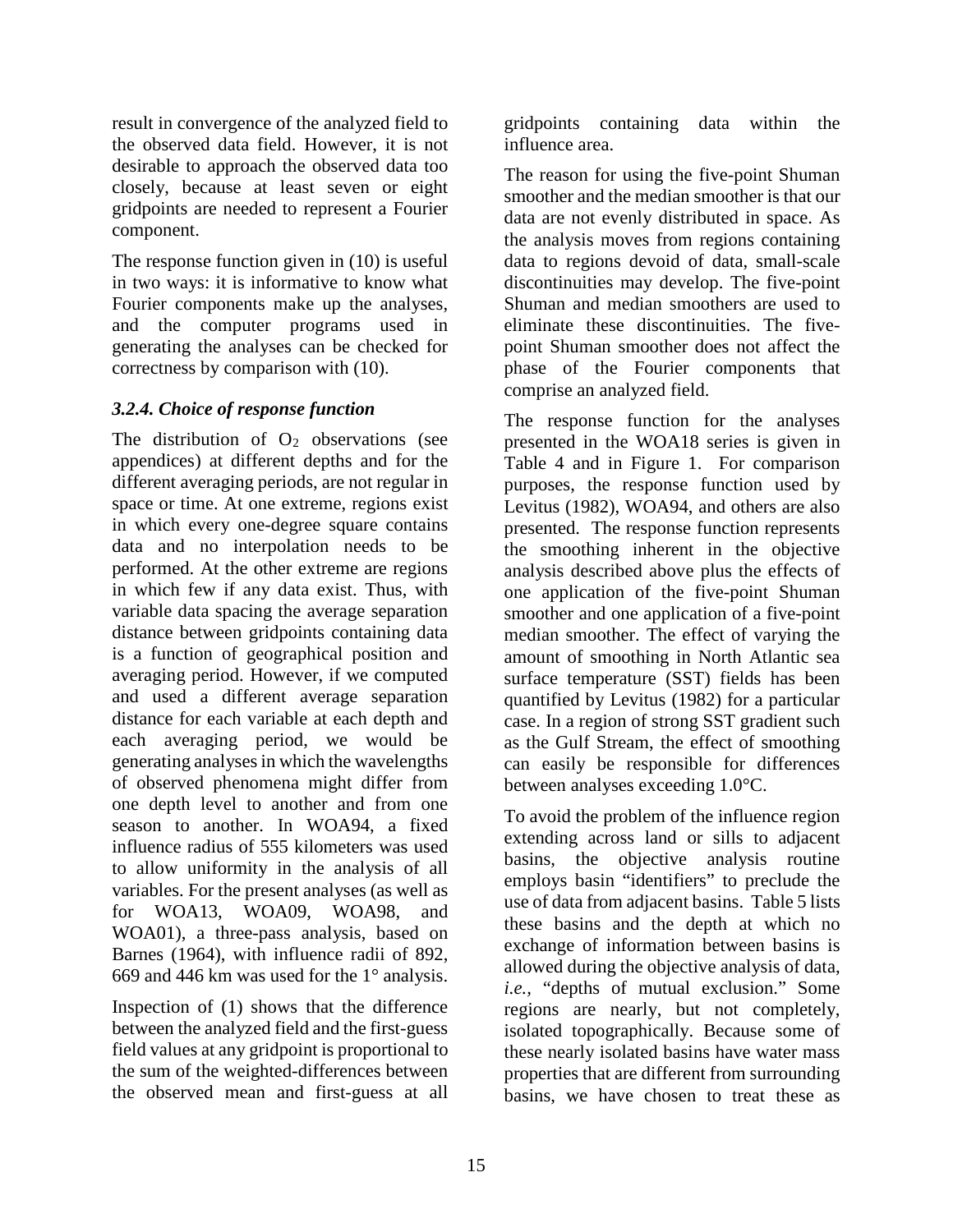isolated basins as well. Not all such basins have been identified because of the complicated structure of the sea floor. In Table 5, a region marked with an (\*) can interact with adjacent basins except for special areas such as the Isthmus of Panama.

#### *3.2.5. First-guess field determination*

There are gaps in the data coverage and, in some parts of the world ocean, there exist adjacent basins whose water mass properties are individually nearly homogeneous but have distinct basin-to basin differences. Spurious features can be created when an influence area extends over two basins of this nature (basins are listed in Table 6). Our choice of first-guess field attempts to minimize the creation of such features. To maximize data coverage and best represent global variability, a set of "timeindeterminant" climatologies were produced as a first-guess for each set of decadal climatologies. The time-indeterminant climatologies used the first-guess field procedures developed for earlier versions of WOA: To provide a first-guess field for the "all-data" annual analysis at any standard level, we first zonally averaged the observed temperature data in each one-degree latitude belt by individual ocean basins. The annual analysis was then used as the first-guess for each seasonal analysis and each seasonal analysis was used as a first-guess for the appropriate monthly analysis if computed.

We then reanalyzed the temperature data using the newly produced analyses as firstguess fields described as follows and as shown in Figure 3. A new annual mean was computed as the mean of the twelve monthly analyses for the upper 1500 m, and the mean of the four seasons below 1500 m depth. This new annual mean was used as the first-guess field for new seasonal analyses. These new seasonal analyses in turn were used to produce new monthly analyses. This procedure produces slightly smoother means.

These time-indeterminant monthly mean objectively analyzed temperature fields were used as the first-guess fields for each "decadal" monthly climatology. Likewise, time-indeterminant seasonal and annual climatologies were used as first-guess fields for the seasonal and annual decadal climatologies.

We recognize that fairly large data-void regions exist, in some cases to such an extent that a seasonal or monthly analysis in these regions is not meaningful. Geographic distribution of observations for the "all-data" annual periods (see appendices) is excellent for the upper layers of the ocean. By using an "all-data" annual mean, first-guess field regions where data exist for only one season or month will show no contribution to the annual cycle. By contrast, if we used a zonal average for each season or month, then, in those latitudes where gaps exist, the firstguess field would be heavily biased by the few data points that exist. If these were anomalous data in some way, an entire basinwide belt might be affected.

One advantage of producing "global" fields for a particular compositing period (even though some regions are data void) is that such analyses can be modified by investigators for use in modeling studies.

For the time-indeterminant quarter-degree first-guess field, the one-degree timeindeterminant field was also used. Each of the sixteen quarter-degree boxes enclosed used the one-degree time-indeterminant value as a first-guess, thereby projecting the one-degree climatology onto the quarterdegree grid. In those areas where there was no one-degree value due to land or bottom mask, the statistical mean for the entire basin at the given depth was used. This first-guess field was then used to calculate timeindeterminant quarter-degree field. The time indeterminant quarter-degree field was then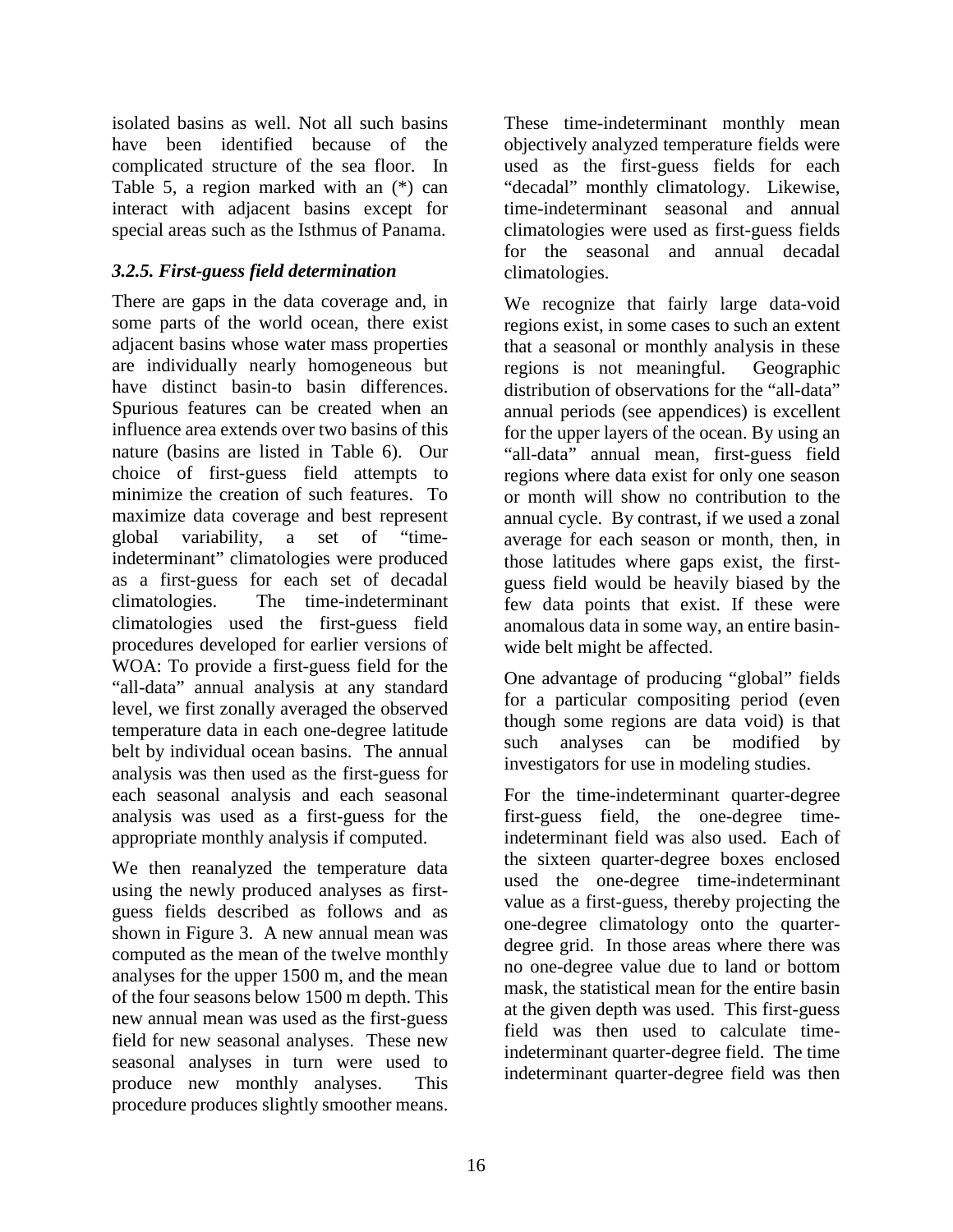used for each quarter-degree decadal climatological mean.

#### **3.3. Choice of objective analysis procedures**

Optimum interpolation (Gandin, 1963) has been used by some investigators to objectively analyze oceanographic data. We recognize the power of this technique but have not used it to produce analyzed fields. As described by Gandin (1963), optimum interpolation is used to analyze synoptic data using statistics based on historical data. In particular, second-order statistics such as correlation functions are used to estimate the distribution of first order parameters such as means. We attempt to map most fields in this atlas based on relatively sparse data sets. By necessity we must composite all data regardless of year of observation, to have enough data to produce a global, hemispheric, or regional analysis for a particular month, season, or even yearly. Because of the paucity of data, we prefer not to use an analysis scheme that is based on second order statistics. In addition, as Gandin has noted, there are two limiting cases associated with optimum interpolation. The first is when a data distribution is dense. In this case, the choice of interpolation scheme makes little difference. The second case is when data are sparse. In this case, an analysis scheme based on second order statistics is of questionable value. For additional information on objective analysis procedures see Thiebaux and Pedder (1987) and Daley (1991).

### **3.4. Choice of spatial grid**

The analyses that comprise WOA18 have been computed using the ETOPO2 (Earth Topography 2 arc minute) land-sea topography to define ocean depths at each gridpoint (ETOPO2, 2006). From the ETOPO2 land mask, a quarter-degree land mask was created based on ocean bottom

depth and land criteria. If sixteen or more 2 minute square values out of a possible fortynine in a one-quarter-degree box were defined as land, then the quarter-degree gridbox was defined to be land. If no more than two of the 2-minute squares had the same depth value in a quarter-degree box, then the average value of the 2-minute ocean depths in that box was defined to be the depth of the quarter-degree gridbox. If ten or more 2-minute squares out of the forty-nine had a common bottom depth, then the depth of the quarter-degree box was set to the most common depth value. The same method was used to go from a quarter-degree to a onedegree resolution. In the one-degree resolution case, at least four points out of a possible sixteen (in a one-degree square) had to be land in order for the one-degree square to remain land and three out of sixteen had to have the same depth for the ocean depth to be set. These criteria yielded a mask that was then modified by:

- 1. Connecting the Isthmus of Panama;
- 2. Maintaining an opening in the Straits of Gibraltar and in the English Channel;
- 3. Connecting the Kamchatka Peninsula and the Baja Peninsula to their respective continents.

The one-degree mask was created from the quarter-degree mask instead of directly from ETOPO2 in order to maintain consistency between the quarter-degree and one-degree masks.

#### **4. RESULTS**

The on-line figures for this atlas include seven types of horizontal maps representing annual, seasonal, and monthly spatial distribution of analyzed data and data statistics as a function of selected standard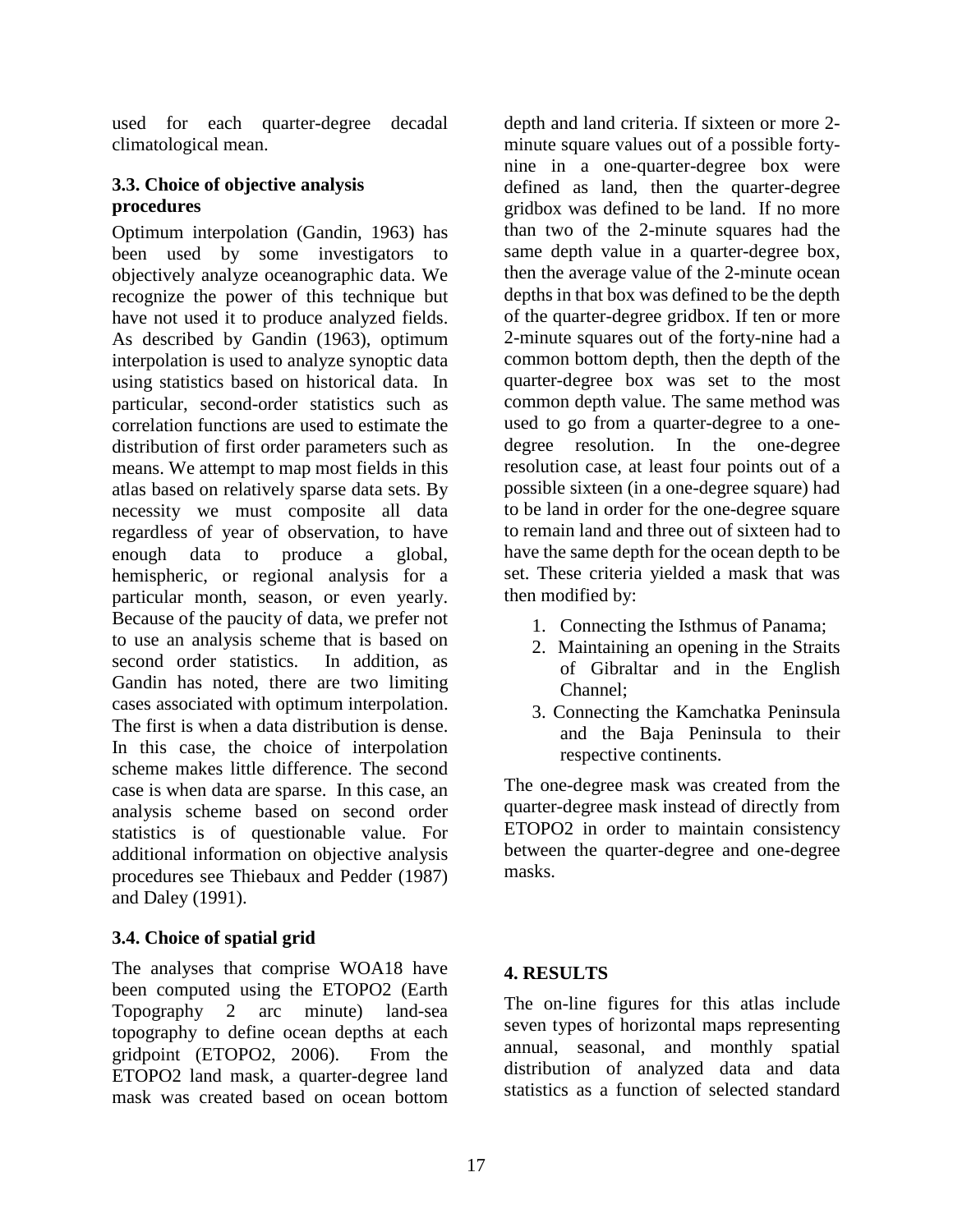depth levels for dissolved inorganic nutrients over one-degree latitude-longitude grid:

- a) Objectively analyzed climatology fields. Grid boxes for which there were less than three values available in the objective analysis defined by the influence radius are denoted by a white "**+**" symbol.
- b) Statistical mean fields. Grid boxes for which there were less than three values available in the objective analysis defined by the influence radius are denoted by a white "**+**" symbol.
- c) Data distribution fields for the number of observations in each grid box used in the objective analysis binned into 1 to 2, 3-5, 6-10, 11-30, 31-50 and greater than 51 observations.
- d) Standard deviation fields binned into several ranges depending on the depth level. The maximum value of the standard deviation is shown on the map.
- e) Standard error of the mean fields binned into several ranges depending on the depth level.
- f) Difference between observed and analyzed fields binned into several ranges depending on the depth level.
- g) Difference between seasonal/monthly temperature fields and the annual mean field.
- h) The number of mean values within the radius of influence for each grid box was also calculated. This is not represented as stand-alone maps, but the results are used on a) and b) maps (see above) to mark the grid boxes with less than three mean values within the radius of influence. These calculations are available as data files.

The maps are arranged by composite time periods (annual, seasonal, month). Table 5 describes all available maps and data fields. We note that the complete set of all

climatological maps (in color), objectively analyzed fields, and associated statistical fields at all standard depth levels shown in Table 2, as well as the complete set of data fields and documentation, are available online. The complete set of data fields and documentation are available on-line as well.

All of the figures use consistent symbols and notations for displaying information. Continents are displayed as light-grey areas. Coastal and open ocean areas shallower than the standard depth level being displayed are shown as solid gray areas. The objectively analyzed fields include the nominal contour interval used. In addition, these maps may include in some cases additional contour lines displayed as dashed black lines. All of the maps were computer drafted using Generic Mapping Tools (Wessel and Smith, 1998).

We describe next the computation of annual and seasonal fields (section 4.1) and available objective and statistical fields (section 4.2).

#### **4.1. Computation of annual and seasonal fields**

After completion of all of our analyses we define a final annual analysis as the average of our twelve monthly mean nutrient fields in the upper 800 m of the ocean (Figure 2). Our final seasonal analysis is defined as the average of monthly analyses in the upper 800 m of the ocean.

### **4.2. Available statistical fields**

Table 5 lists all objective and statistical fields calculated as part of WOA18. Climatologies of oceanographic variables and associated statistics described in this document, as well as global figures of the same can be obtained online.

The sample standard deviation in a grid box was computed using: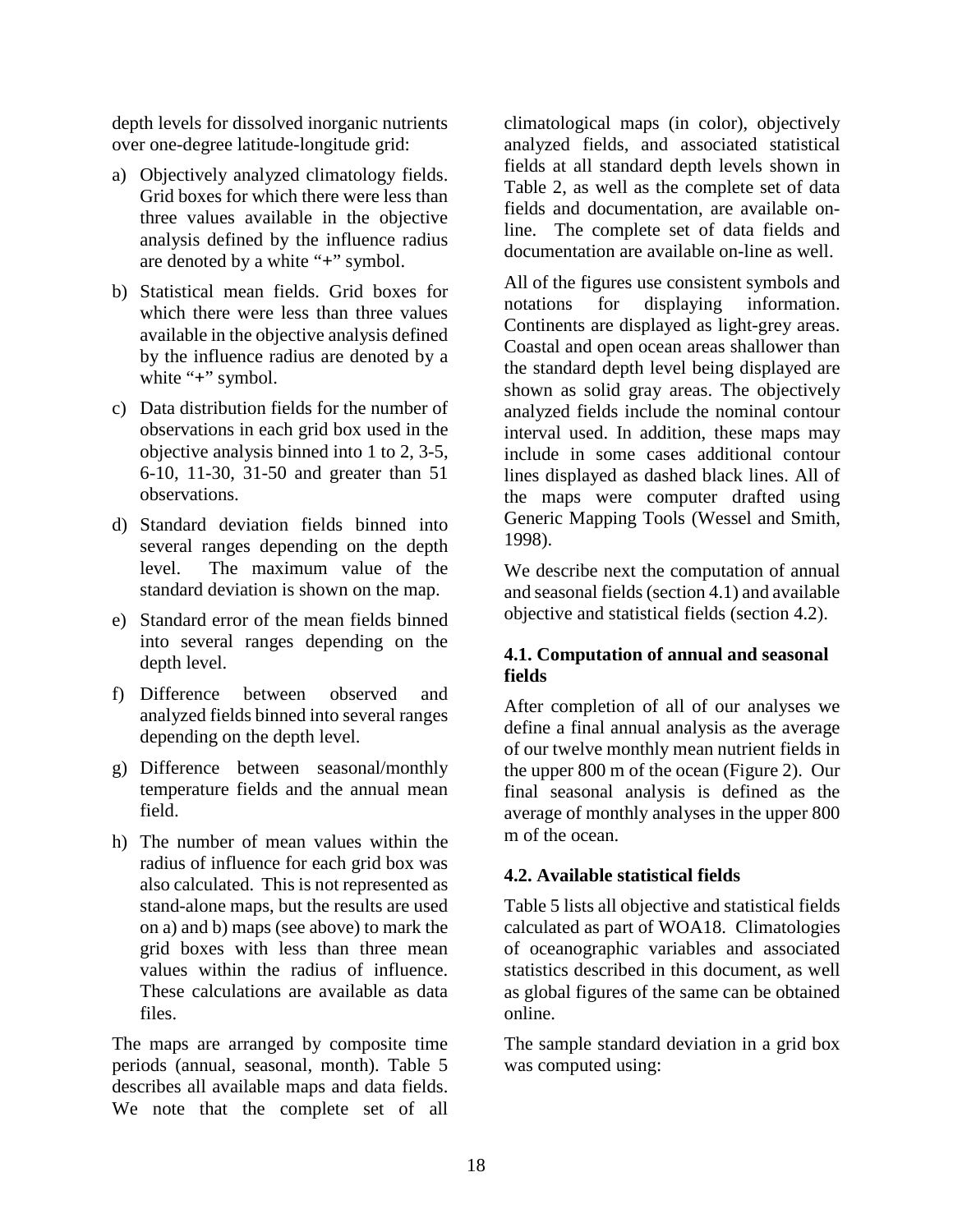$$
s = \sqrt{\frac{\sum_{n=1}^{N} (x_n - \overline{x})^2}{N - 1}}
$$
 (11)

in which  $x_n$ = the  $n^{\text{th}}$  data value in the grid box,

*x* =mean of all data values in the grid box, and *N*= total number of data values in the grid box. The standard error of the mean was computed by dividing the standard deviation by the square root of the number of observations in each grid box.

In addition to statistical fields, the land/ocean bottom mask and basin definition mask are available on-line. A user could take the standard depth level data from WOD18 with flags and these masks, and recreate the WOA18 fields following the procedures outlined in this document. Explanations and data formats for the data files are found under documentation on the WOA18 webpage.

#### **4.3. Obtaining WOA18 fields on-line**

The objective and statistical data fields can be obtained online in different digital formats at the WOA18 webpage. The WOA18 fields can be obtained in ASCII format (WOA native and comma separated value [CSV]) and Network Common Data Form (NetCDF) through our WOA18 webpage. For users interested in specific geographic areas, the World Ocean Atlas Select [\(WOAselect\)](http://www.nodc.noaa.gov/OC5/SELECT/dbsearch/dbsearch.html) selection tool can be used to designate a subset geographic area, depth, and oceanographic variable to view, and optionally download, climatological means or related statistics in shapefile format which is compatible with GIS software such as ESRI ArcMap. WOA18 includes a digital collection of "JPEG" images of the objective and statistical fields. In addition, WOA18 can be obtained in Ocean Data View [\(ODV\)](http://odv.awi.de/) format. WOA18 will be available through other online locations as well. WOA98, WOA01, WOA05, WOA09, and WOA13 are presently served through the [IRI/LDEO](http://iridl.ldeo.columbia.edu/) 

[Climate Data Library](http://iridl.ldeo.columbia.edu/) with access to statistical and objectively analyzed fields in a variety of digital formats.

To provide an estimate of the uncertainty of the WOA18 nutrient climatologies, we compared the WOA18 and the Global Ocean Data Analysis Project version 2 (GLODAPv2, Olsen *et al.*, 2016) gridded fields for phosphate, nitrate, and silicate. GLODAPv2 does not have seasonal or monthly nutrient gridded fields. The results suggest that the differences between the two annual mean climatologies are relatively small below about 500 m depth at the global and basin scale (60°N-60°S). The global average difference  $(\pm 1)$  standard deviation) of WOA18 minus GLODAPv2 gridded fields below 500 m depth is  $-0.02 \pm 0.07$  umol kg<sup>-1</sup> for phosphate,  $-0.22 \pm 0.95$  µmol kg<sup>-1</sup> for nitrate, and  $-0.3\pm3.8$  µmol kg<sup>-1</sup> for silicate (Table 6). The average differences are generally less than or comparable to the current estimated long-term measurement precision of these nutrients by standard colorimetric methods using Continuous Flow Analysis. The data do not show a significant systematic depth offset. Above 500 m depth, there are significant measurable differences. This is expected because of larger variability in the upper ocean. WOA18 is based on a much representative larger spatial and monthly nutrient data coverage than GLODAPv2. WOA18 contains all of the data used in the creation of GLODAPv2.

### **5. SUMMARY**

In the preceding sections we have described the results of a project to objectively analyze all historical nutrient data in WOD18. We desire to build a set of climatological analyses that are identical in all respects for all variables in WOA18 including relatively data sparse variables such as dissolved inorganic nutrients. This provides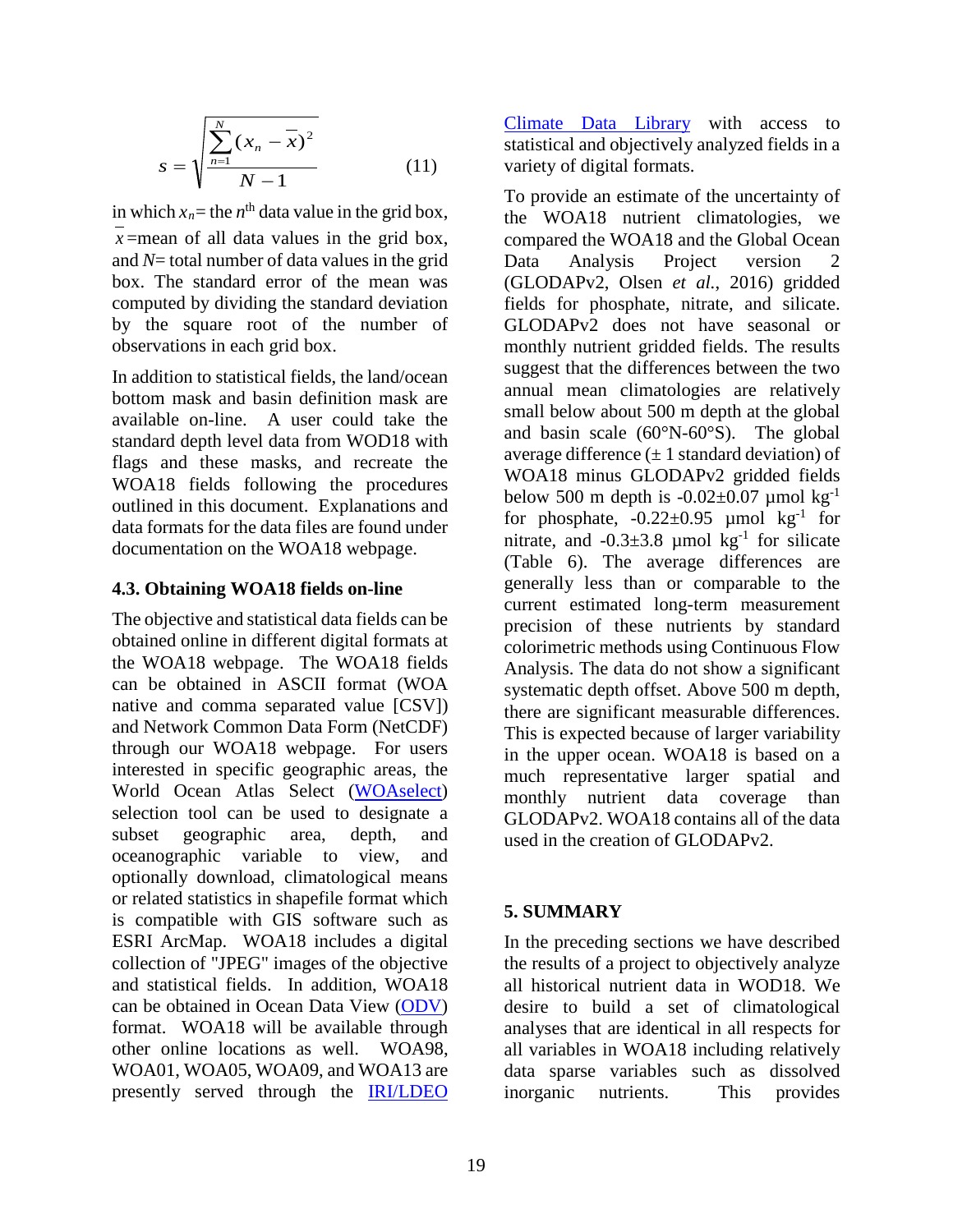investigators with a consistent set of analyses to work with.

One advantage of the analysis techniques used in this atlas is that we know the amount of smoothing by objective analyses as given by the response function in Table 3 and Figure 1. We believe this to be an important function for constructing and describing a climatology of any parameter. Particularly when computing anomalies from a standard climatology, it is important that the field be smoothed to the same extent as the climatology, to prevent generation of spurious anomalies simply through differences in smoothing. A second reason is that purely diagnostic computations require a minimum of seven or eight grid points to represent any Fourier component. Higher order derivatives might require more data smoothing.

We have created objectively analyzed fields and data sets that can be used as a "black box." We emphasize that some quality control procedures used are subjective. For those users who wish to make their own choices, all the data used in our analyses are available both at standard depth levels as well as observed depth levels. The results presented in this atlas show some features that are suspect and may be due to nonrepresentative data that were not flagged by the quality control techniques used. Although we have attempted to eliminate as many of these features as possible by flagging the data which generate these features, some obviously could remain. Some may eventually turn out not to be artifacts but rather to represent real features, not yet capable of being described in a meaningful way due to lack of data. The views, findings, and any errors in this document are those of the authors.

#### **6. FUTURE WORK**

Our analyses will be updated when justified by additional water column nutrient<br>observations. As more oceanographic As more oceanographic nutrient data are received at NCEI/WDS-Oceanography, we will also be able to extend the seasonal and monthly nutrient analysis to deeper levels.

Additional nutrient collected by automated sensors will likely improve the results and help provide additional observational constraints on observed inter-annual to decadal-scale biochemical variability. For example, recent advances in chemical sensors in Biogeochemical Argo profiling floats enable measurements of nitrate (Johnson *et al.*, 2017a, b). Merging and integrating nutrient data collected by classical photometric methods, using continuous flow analysis, with other sensorbased nutrient observing systems will likely improve the results and provide additional observational constraints on observed interannual to decadal-scale changes. Each of these different nutrient observing systems add much additional data coverage and have different data uncertainties and calibrations that must be reconciled before combining into an internally consistent climatology.

We are encouraged by the potential acquisition of much additional high-quality oceanographic observations through recently adopted complementary global projects such as the [Global Ocean Observing System](https://www.goosocean.org/index.php?option=com_oe&task=viewDocumentRecord&docID=24590)  [\(GOOS\) 2030 Strategy](https://www.goosocean.org/index.php?option=com_oe&task=viewDocumentRecord&docID=24590) and the [United](https://en.unesco.org/ocean-decade)  [Nations Decade of Ocean Science for](https://en.unesco.org/ocean-decade)  [Sustainable Development \(2021-2030\).](https://en.unesco.org/ocean-decade) GOOS is sponsored by the Intergovernmental Oceanographic Commission of UNESCO, the World Meteorological Organization (WMO), the United Nations Environment Programme (UNEP), and the International Science Council (ISC). Expansion of the current global ocean observing system will enable the creation of more robust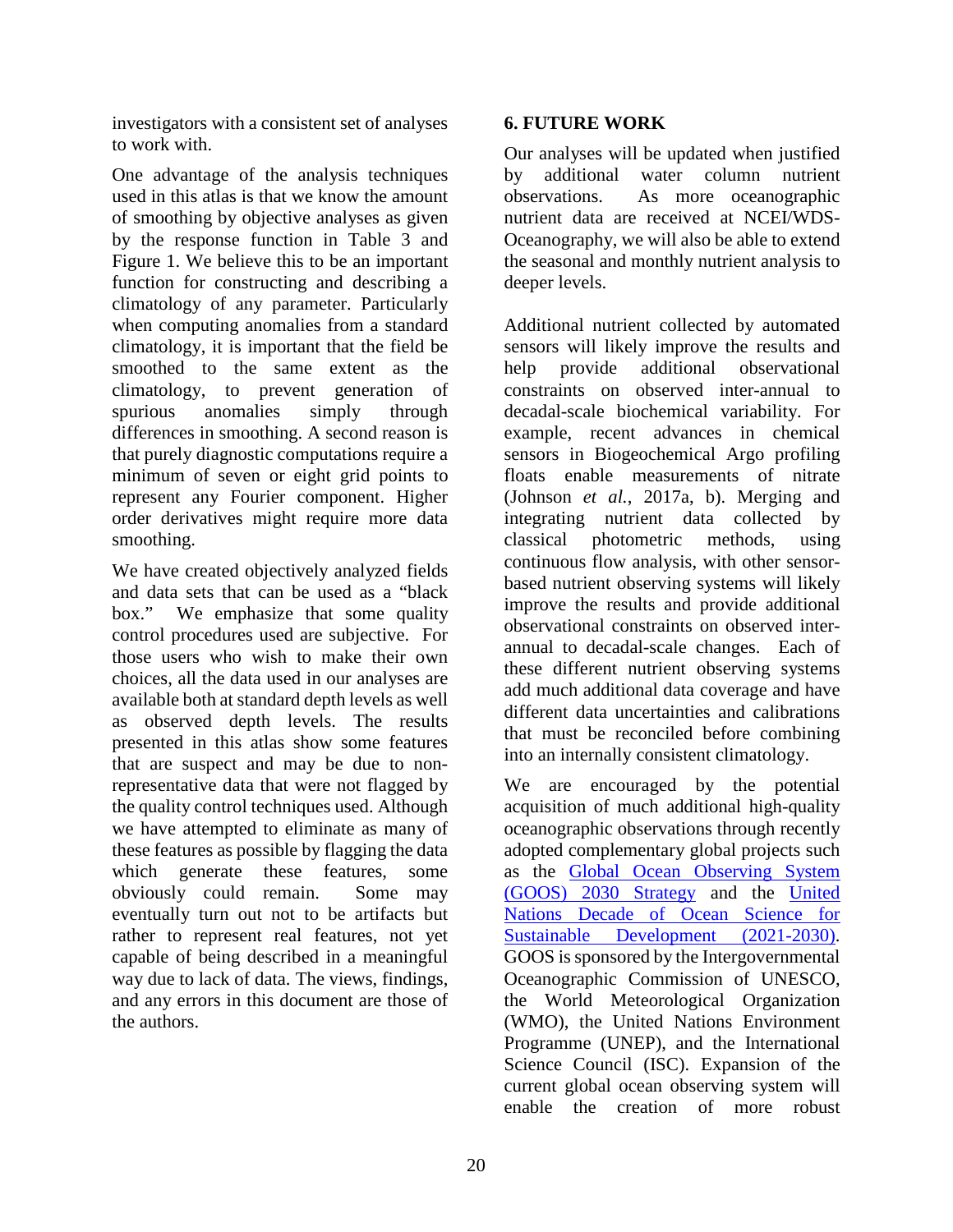climatologies that span shorter climatological time-periods of interest (e.g., inter-annual to decadal).

Creating WOA18 relies on the unrestricted and timely open access and use of oceanographic observations collected worldwide. One country cannot afford the observational system needed to monitor the entire Earth; and thus, open access and use of observations is essential for formulating informed science-based societal-relevant strategies for sustainable ocean use and respond to environmental challenges. The developing research-quality climatologies such as WOA nutrients serve as reliable science-based baselines from which to estimate low frequency regional to global variability.

#### **7. REFERENCES**

- Achtemeier, G.L. (1987). On the concept of varying influence radii for a successive corrections objective analysis. *Mon. Wea. Rev.,* 11, 1761-1771.
- Antonov, J.I., S. Levitus, T.P. Boyer, M.E. Conkright, T.D. O'Brien, and C. Stephens (1998a). World Ocean Atlas 1998. Vol. 1: Temperature of the Atlantic Ocean*. NOAA Atlas NESDIS 27*, U.S. Gov. Printing Office, Washington, D.C., 166 pp.
- Antonov, J.I., S. Levitus, T.P. Boyer, M.E. Conkright, T.D. O'Brien, and C. Stephens (1998b). World Ocean Atlas 1998. Vol. 2: Temperature of the Pacific Ocean*. NOAA Atlas NESDIS 28*, U.S. Gov. Printing Office, Washington, D.C., 166 pp.
- Antonov, J.I., S. Levitus, T.P. Boyer, M.E. Conkright, T.D. O'Brien, C. Stephens, and B. Trotsenko (1998c). World Ocean Atlas 1998. Vol. 3: Temperature of the Indian Ocean*. NOAA Atlas NESDIS 29*, U.S. Gov. Printing Office, Washington, D.C., 166 pp.
- Antonov, J.I., R.A. Locarnini, T.P. Boyer, A.V. Mishonov, and H.E. Garcia (2006). World Ocean Atlas 2005. Vol. 2: Salinity. S. Levitus, Ed. *NOAA Atlas NESDIS 62*, U.S. Gov. Printing Office, Washington, D.C., 182 pp.
- Antonov, J.I., R.A. Locarnini, T.P. Boyer, A.V. Mishonov, and H.E. Garcia (2010). World Ocean Atlas 2009. Vol. 2: Salinity*.* S. Levitus, Ed. *NOAA Atlas NESDIS 69*, U.S. Gov. Printing Office, Washington, D.C., 184 pp.
- Barnes, S.L. (1964). A technique for maximizing details in numerical weather map analysis. *J. App. Meteor.*, 3, 396-409.
- Barnes, S.L. (1973). Mesoscale objective map analysis using weighted time series observations*. NOAA Technical Memorandum ERL NSSL-62*, 60 pp.
- Barnes, S.L. (1994). Applications of the Barnes Objective Analysis Scheme, Part III: Tuning for Minimum Error. *J. Atmosph. and Oceanic Tech*. 11:1459-1479.
- Bergthorsson, P. and B. Doos (1955). Numerical Weather map analysis. *Tellus*, 7, 329-340.
- Boyer, T.P., S. Levitus, J.I. Antonov, M.E. Conkright, T.D. O'Brien, and C. Stephens (1998a). World Ocean Atlas 1998 Vol. 4: Salinity of the Atlantic Ocean. *NOAA Atlas NESDIS 30*, U.S. Gov. Printing Office, Washington, D.C., 166 pp.
- Boyer, T.P., S. Levitus, J.I. Antonov, M.E. Conkright, T.D. O'Brien, and C. Stephens (1998b). World Ocean Atlas 1998 Vol. 5: Salinity of the Pacific Ocean*. NOAA Atlas NESDIS 31*, U.S. Gov. Printing Office, Washington, D.C., 166 pp.
- Boyer, T.P., S. Levitus, J.I. Antonov, M.E. Conkright, T.D. O'Brien, C. Stephens, and B. Trotsenko, (1998c). World Ocean Atlas 1998 Vol. 6: Salinity of the Indian Ocean. *NOAA Atlas NESDIS 32*, U.S. Gov. Printing Office, Washington, D.C., 166 pp.
- Boyer, T.P., C. Stephens, J.I. Antonov, M.E. Conkright, R.A. Locarnini, T.D. O'Brien, H.E. Garcia (2002). World Ocean Atlas 2001, Vol. 2: Salinity. S. Levitus, Ed. *NOAA Atlas NESDIS 50*, U.S. Gov. Printing Office, Washington D.C*.,* 165 pp.
- Boyer, T.P, S. Levitus, H.E. Garcia, R.A. Locarnini, C. Stephens, and J.I. Antonov (2004). Objective Analyses of Annual, Seasonal, and Monthly Temperature and Salinity for the World Ocean on a ¼ degree Grid, *International J. of Climatology*, 25, 931-945.
- Boyer, T.P., J.I. Antonov, H.E. Garcia, D.R. Johnson, R.A. Locarnini, A.V. Mishonov, M.T. Pitcher, O.K. Baranova, and I.V. Smolyar (2006). World Ocean Database 2005*.* S. Levitus, Ed. *NOAA Atlas NESDIS 60*, U.S. Gov. Printing Office, Washington, D.C., 190 pp.
- Boyer, T.P., J.I. Antonov, O.K. Baranova, H.E. Garcia, D.R. Johnson, R.A. Locarnini, A.V. Mishonov, T.D. O'Brien, D. Seidov, I.V. Smolyar, M.M. Zweng (2009). World Ocean Database 2009. S. Levitus, Ed., *NOAA Atlas NESDIS 66*, U.S. Gov. Printing Office, Wash., D.C., 216 pp., DVDs.
- Boyer, T.P., J.I. Antonov, O.K. Baranova, C. Coleman, H.E. Garcia, A. Grodsky, D.R. Johnson, T.D. O'Brien, C.R. Paver, R.A. Locarnini, A.V. Mishonov, J.R. Reagan, D. Seidov, I.V. Smolyar, and M.M. Zweng (2013). World Ocean Database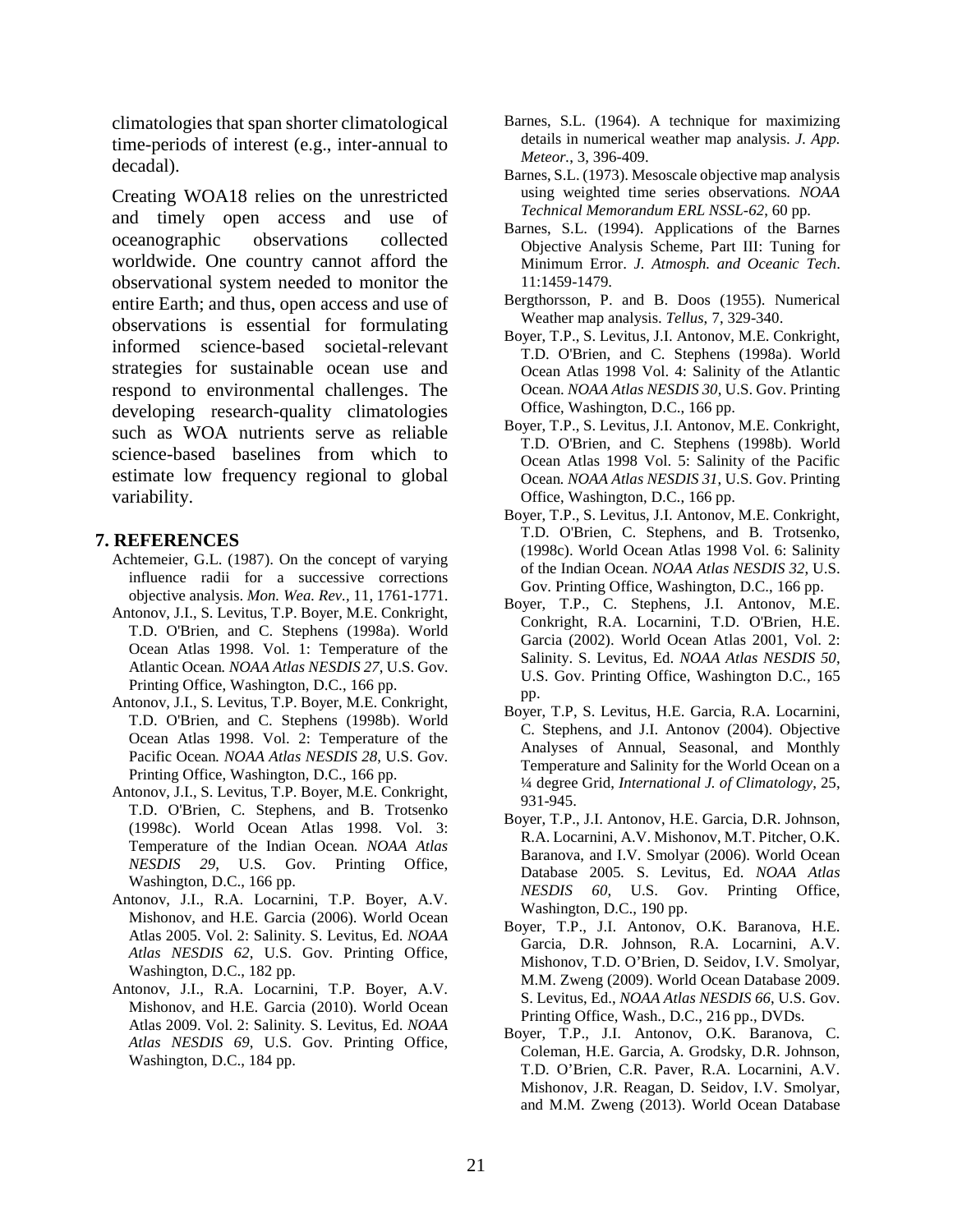2013. S. Levitus, Ed., A. Mishonov Tech. Ed. *NOAA Atlas NESDIS 72*, 209 pp.

- Boyer, T.P., O.K. Baranova, C. Coleman, H.E. Garcia, A. Grodsky, R.A. Locarnini, A.V. Mishonov, C.R. Paver, J.R. Reagan, D. Seidov, I.V. Smolyar, K.W. Weathers, M.M. Zweng (2019). World Ocean Database 2018. A. V. Mishonov, Technical Editor, *NOAA Atlas NESDIS 87*.
- Conkright, M.E., S. Levitus, and T. Boyer (1994). World Ocean Atlas 1994, Vol. 1: Nutrients. *NOAA Atlas NESDIS 1*, U.S. Gov. Printing Office, Washington, D.C., 150 pp.
- Conkright, M.E., T.D. O'Brien, S. Levitus, T.P. Boyer, J.I. Antonov, and C. Stephens (1998a). World Ocean Atlas 1998 Vol. 10: Nutrients and Chlorophyll of the Atlantic Ocean*. NOAA Atlas NESDIS 36*, U.S. Gov. Printing Office, Washington, D.C., 245 pp.
- Conkright, M.E., T.D. O'Brien, S. Levitus, T.P. Boyer, J.I. Antonov, and C. Stephens (1998b). World Ocean Atlas 1998 Vol. 11: Nutrients and Chlorophyll of the Pacific Ocean*. NOAA Atlas NESDIS 37*, U.S. Gov. Printing Office, Washington, D.C., 245 pp.
- Conkright, M.E., T.D. O'Brien, S. Levitus, T.P. Boyer, J.I. Antonov, and C. Stephens (1998c). World Ocean Atlas 1998 Vol. 12: Nutrients and Chlorophyll of the Indian Ocean*. NOAA Atlas NESDIS 38*, U.S. Gov. Printing Office, Washington, D.C., 245 pp.
- Conkright, M.E., H.E. Garcia, T.D. O'Brien, R.A. Locarnini, T.P. Boyer, C. Stephens, and J.I. Antonov (2002). World Ocean Atlas 2001, Vol. 4: Nutrients. S. Levitus, Ed. *NOAA Atlas NESDIS 52*, U.S. Gov. Printing Office, Washington, D.C., 392 pp.
- Cressman, G.P. (1959). An operational objective analysis scheme. *Mon. Wea. Rev.*, 87, 329-340.
- Daley, R. (1991). *Atmospheric Data Analysis.* Cambridge University Press, Cambridge, 457 pp.
- England, M.H. (1992). On the formation of Antarctic Intermediate and Bottom Water in Ocean general circulation models. *J. Phys. Oceanogr., 22, 918- 926.*
- ETOPO5 (1988). Data Announcements 88-MGG-02, Digital relief of the Surface of the Earth. *NOAA, National Geophysical Data Center,* Boulder, CO.
- Gandin, L.S. (1963). Objective Analysis of Meteorological fields. *Gidromet Izdat*, Leningrad (translation by Israel program for Scientific Translations), Jerusalem, 1966, 242 pp.
- Garcia, H.E., R.A. Locarnini, T.P. Boyer, and J.I. Antonov (2006a). World Ocean Atlas 2005, Vol. 3: Dissolved Oxygen, Apparent Oxygen Utilization, and Oxygen Saturation. S. Levitus, Ed. *NOAA Atlas*

*NESDIS 63*, U.S. Gov. Printing Office, Washington, D.C., 342 pp.

- Garcia, H.E., R.A. Locarnini, T.P. Boyer, and J.I. Antonov (2006b). World Ocean Atlas 2005, Vol. 4: Nutrients (phosphate, nitrate, silicate)*.* S. Levitus, Ed. *NOAA Atlas NESDIS 64*, U.S. Gov. Printing Office, Washington, D.C., 396 pp.
- Garcia, H.E., R.A. Locarnini, T.P. Boyer, and J.I. Antonov (2010a). World Ocean Atlas 2009, Vol. 3: Dissolved Oxygen, Apparent Oxygen Utilization, and Oxygen Saturation. S. Levitus, Ed. *NOAA Atlas NESDIS 70*, U.S. Gov. Printing Office, Washington, D.C., 344 pp.
- Garcia, H.E., J.I. Antonov, O.K. Baranova, T.P. Boyer, D.R. Johnson, R.A. Locarnini, A.V. Mishonov, D. Seidov, M.M. Zweng, and I.V. Smolyar (2010b). Chapter 2: OSD-Ocean Station Data, Low-resolution CTD, Low resolution XCTD, and Plankton Tows, In: *Boyer et al.* (2009).
- Garcia H.E., R.A. Locarnini, T.P. Boyer, J.I. Antonov, A.V. Mishonov, O.K. Baranova, M.M. Zweng, J.R. Reagan, D.R. Johnson (2013). World Ocean Atlas 2013, Vol. 3: Oxygen. S. Levitus, Ed.; A. Mishonov, Tech. Ed. *NOAA Atlas NESDIS 75*, 27pp.
- Garcia H.E., T.P. Boyer, O.K. Baranova, R.A. Locarnini, A.V. Mishonov, A. Grodsky, C.R. Paver, K.W. Weathers, I.V. Smolyar, J.R. Reagan, D. Seidov, M.M. Zweng (2019a). World Ocean Atlas 2018: Product Documentation. A. Mishonov, Technical Editor.
- Garcia H. E., K.W. Weathers, C.R. Paver, I. Smolyar, T.P. Boyer, R.A. Locarnini, M.M. Zweng, A.V. Mishonov, O.K. Baranova, D. Seidov, and J.R. Reagan (2019b). World Ocean Atlas 2018, Volume 3: Dissolved Oxygen, Apparent Oxygen Utilization, and Dissolved Oxygen Saturation. A. Mishonov Technical Editor. *NOAA Atlas NESDIS 83*, 38pp.
- Garcia, H.E., J. Reagan, O.K. Baranova, T.P. Boyer, R.A. Locarnini, A.V. Mishonov, D. Seidov, I.V. Smolyar, M.M. Zweng (2019c). Chapter 2: OSD-Ocean Station Data, Low-resolution CTD, Low resolution XCTD, and Plankton Tows, In: *Boyer et al.* (2019).
- IOC (1998). Global Temperature-Salinity Profile Programme (GTSPP) – Overview and Future. *IOC Technical Series, 49*, Intergovernmental Oceanographic Commission, Paris, 12 pp.
- JPOTS (Joint Panel on Oceanographic Tables and Standards) Editorial Panel (1991). Processing of Oceanographic Station Data. *UNESCO*, Paris, 138 pp.
- Johnson, D.R., T.P. Boyer, H.E. Garcia, R.A. Locarnini, O.K. Baranova, and M.M. Zweng (2013). World Ocean Database 2013 User's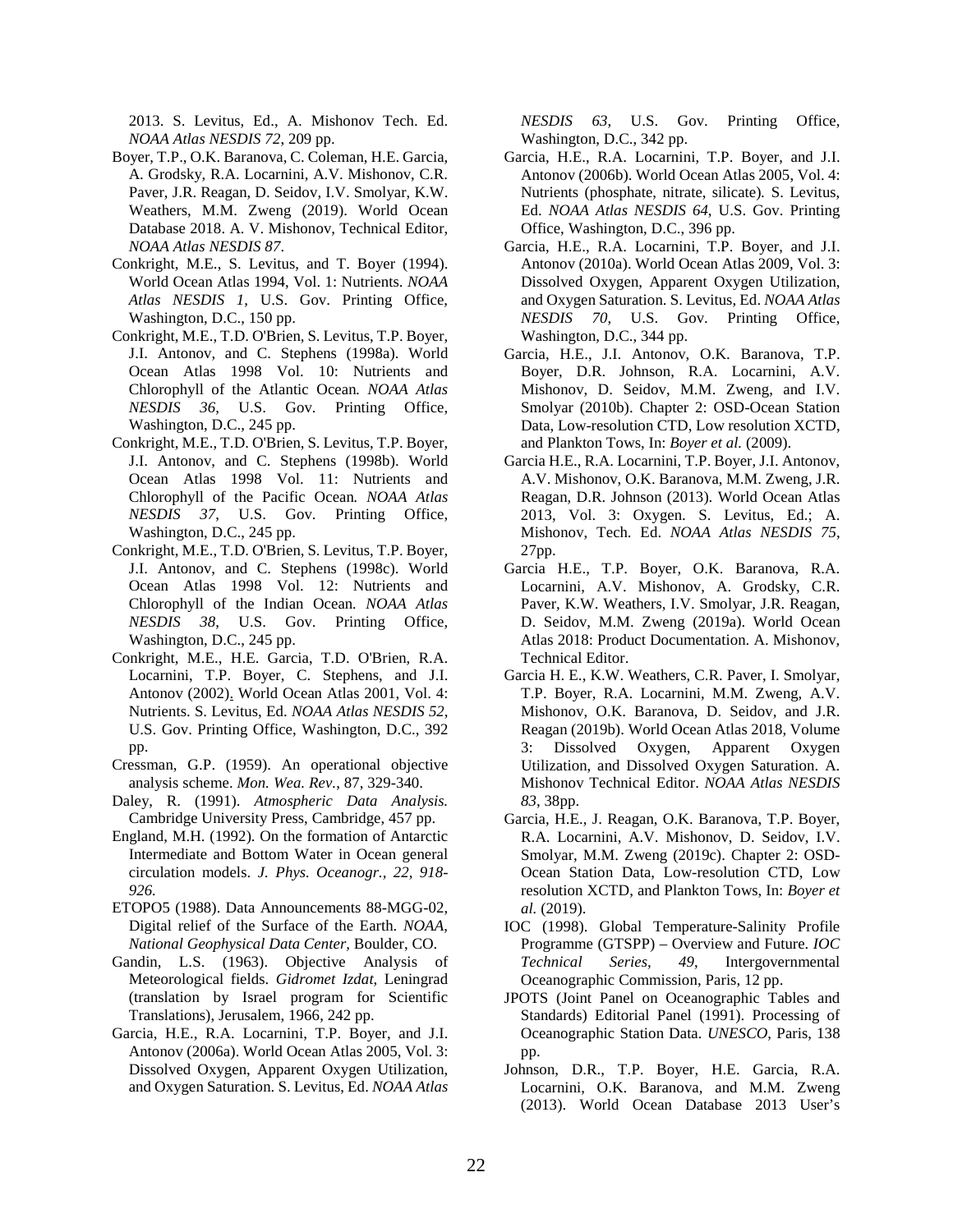Manual. Sydney Levitus, Ed.; A. Mishonov, Tech. Ed. *NODC Internal Report 22*, NOAA Printing Office, Silver Spring, MD, 172 pp.

- Johnson, K.S., J.N. Plant, L.D. Talley, and J.L. Sarmiento (2017a). Annual nitrate drawdown observed by SOCCOM profiling floats and the relationship to annual net community production. *J. Geophys. Res. Oceans,* 122, doi: 10.1002/2017JC012839.
- Johnson, K.S., J.N. Plant, L.J. Coletti, H.W. Jannasch, C.M. Sakamoto, S.C. Riser, D.D. Swift, N.L. Williams, E. Boss, N. Haëntjens, L.D. Talley, J.L Sarmiento (2017b). Biogeochemical sensor performance in the SOCCOM profiling float array. *J. Geophys. Res. Oceans*, 122, doi: 10.1002/2017JC012838
- Levitus, S. (1982). Climatological Atlas of the World Ocean. *NOAA Professional Paper No. 13*, U.S. Gov. Printing Office, 173 pp.
- Levitus, S. and T.P. Boyer (1994a). World Ocean Atlas 1994. Vol. 2: Oxygen. *NOAA Atlas NESDIS 2*, U.S. Gov. Printing Office, Washington, D.C., 186 pp.
- Levitus, S. and T.P. Boyer (1994b)*.* World Ocean Atlas 1994. Vol. 4: Temperature*. NOAA Atlas NESDIS 4*, U.S. Gov. Printing Office, Washington, D.C., 117 pp.
- Levitus, S., R. Burgett, and T.P. Boyer (1994c). World Ocean Atlas 1994. Vol. 3: Salinity. *NOAA Atlas NESDIS 3*, U.S. Gov. Printing Office, Washington, D.C., 99 pp.
- Levitus, S., S. Sato, C. Maillard, N. Mikhailov, P. Caldwell, and H. Dooley (2005). Building Ocean Profile-Plankton Databases for Climate and Ecosystem Research. *NOAA Technical Report NESDIS 117*, U.S. Gov. Printing Office, Washington, D.C., 29 pp.
- Locarnini, R.A., T.D. O'Brien, H.E. Garcia, J.I. Antonov, T.P. Boyer, M.E. Conkright, and C. Stephens (2002). World Ocean Atlas 2001. Vol. 3: Oxygen*.* S. Levitus, Ed. *NOAA Atlas NESDIS 51*, U.S. Gov. Printing Office, Washington, D.C., 286 pp.
- Locarnini, R.A., A.V. Mishonov, J.I. Antonov, T.P. Boyer, and H.E. Garcia (2006). World Ocean Atlas 2005. Vol. 1: Temperature. S. Levitus, Ed. *NOAA Atlas NESDIS 61*, U.S. Gov. Printing Office, Washington, D.C., 182 pp.
- Locarnini, R.A., A.V. Mishonov, J.I. Antonov, T.P. Boyer, and H.E. Garcia (2010). World Ocean Atlas 2009. Vol. 1: Temperature. S. Levitus, Ed. *NOAA Atlas NESDIS 68*, U.S. Gov. Printing Office, Washington, D.C., 184 pp.
- Locarnini, R.A., A.V. Mishonov, J.I. Antonov, T.P. Boyer, H.E. Garcia, O.K. Baranova, M.M. Zweng, C.R. Paver, J.R. Reagan, D.R. Johnson, M.

Hamilton, D. Seidov (2013)*.* World Ocean Atlas 2013. Vol. 1: Temperature*.* S. Levitus, Ed.; A. Mishonov, Tech. Ed. *NOAA Atlas NESDIS 73*, 40 pp.

- Locarnini, R. A., A. V. Mishonov, O. K. Baranova, T. P. Boyer, M. M. Zweng, H. E. Garcia, J. R. Reagan, D. Seidov, K. Weathers, C. R. Paver, I. Smolyar (2019). World Ocean Atlas 2018, Volume 1: Temperature. A. Mishonov Technical Ed. *NOAA Atlas NESDIS 81*, 51 pp.
- O'Brien, T.D., S. Levitus, T.P. Boyer, M.E. Conkright, J.I. Antonov, and C. Stephens (1998a). World Ocean Atlas 1998. Vol. 7: Oxygen of the Atlantic Ocean. *NOAA Atlas NESDIS 33*, U.S. Gov. Printing Office, Washington, D.C., 234 pp.
- O'Brien, T.D., S. Levitus, T.P. Boyer, M.E. Conkright, J.I. Antonov, and C. Stephens (1998b). World Ocean Atlas 1998. Vol. 8: Oxygen of the Pacific Ocean. *NOAA Atlas NESDIS 34*, U.S. Gov. Printing Office, Washington, D.C., 234 pp.
- O'Brien, T.D., S. Levitus, T.P. Boyer, M.E. Conkright, J.I. Antonov, and C. Stephens (1998c). World Ocean Atlas 1998. Vol. 9: Oxygen of the Indian Ocean. *NOAA Atlas NESDIS 35*, U.S. Gov. Printing Office, Washington, D.C., 234 pp.
- Olsen, A., R. M. Key, S. van Heuven, S. K. Lauvset, A. Velo, X. Lin, C. Schirnick, A. Kozyr, T. Tanhua, M. Hoppema, S. Jutterström, R. Steinfeldt, E. Jeansson, M. Ishii, F. F. Pérez & T. Suzuki. 2016. The Global Ocean Data Analysis Project version 2 (GLODAPv2) - an internally consistent data product for the world ocean, Earth System Science Data, 8, 297-323. doi:10.5194/essd-8-297-2016.
- Rabiner, L.R., M.R. Sambur, and C.E. Schmidt (1975). Applications of a nonlinear smoothing algorithm to speech processing, *IEEE Trans. on Acoustics, Speech and Signal Processing*, 23, 552-557.
- Reiniger, R.F. and C.F. Ross (1968). A method of interpolation with application to oceanographic data. *Deep-Sea Res*., 9, 185-193.
- Sasaki, Y. (1960). An objective analysis for determining initial conditions for the primitive equations. Ref. 60-1 6T, Atmospheric Research Lab., *Univ. of Oklahoma Research Institute*, Norman, 23 pp.
- Seaman, R.S. (1983). Objective Analysis accuracies of statistical interpolation and successive correction schemes. *Australian Meteor. Mag.*, 31, 225-240.
- Shuman, F.G. (1957). Numerical methods in weather prediction: II. Smoothing and filtering*. Mon. Wea. Rev.*, 85, 357-361.
- Smith, D.R., and F. Leslie (1984). Error determination of a successive correction type objective analysis scheme. *J. Atm. and Oceanic Tech.*, 1, 121-130.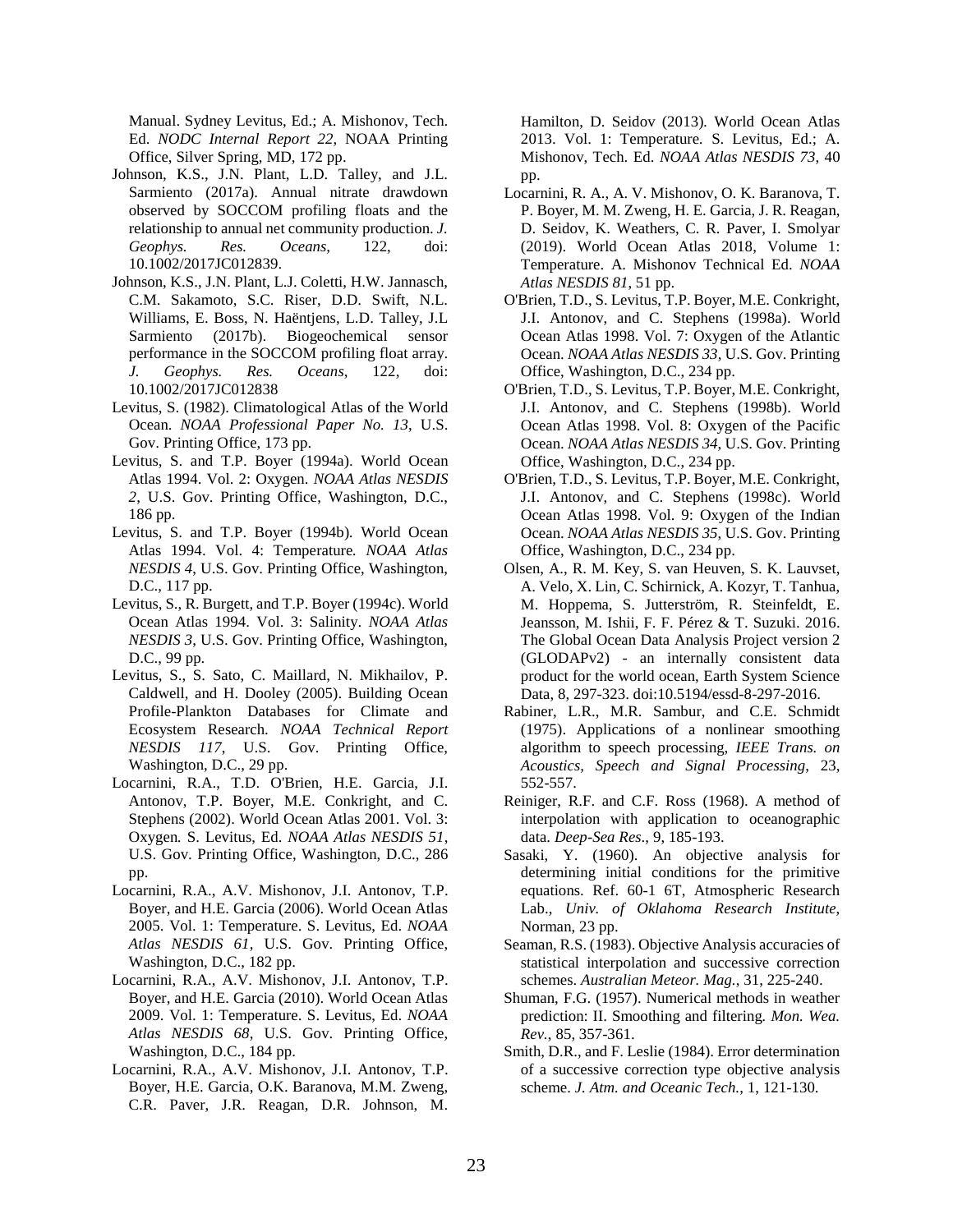- Smith, D.R., M.E. Pumphry, and J.T. Snow (1986). A comparison of errors in objectively analyzed fields for uniform and nonuniform station distribution, *J. Atm. Oceanic Tech*., 3, 84-97.
- Stephens, C., J.I. Antonov, T.P. Boyer, M.E. Conkright, R.A. Locarnini, T.D. O'Brien, and H.E. Garcia (2002). World Ocean Atlas 2001. Vol. 1: Temperature*.* S. Levitus, Ed*. NOAA Atlas NESDIS 49*, U.S. Gov. Printing Office, Washington, D.C., 167 pp.
- Sverdrup, H.U., M.W. Johnson, and R.H. Fleming (1942). The Oceans: Their physics, chemistry, and general biology. *Prentice Hall*, 1060 pp.
- Thiebaux, H.J. and M.A. Pedder (1987). Spatial Objective Analysis: with applications in atmospheric science. *Academic Press*, 299 pp.
- Tukey, J.W. (1974). Nonlinear (nonsuperposable) methods for smoothing data, in "Cong. Rec.", 1974 *EASCON*, 673 pp.
- Wessel, P., and W.H.F. Smith (1998). New, improved version of Generic Mapping Tools released, *EOS Trans*. Amer. Geophys. U., 79, 579.
- Zweng, M.M., J.R. Reagan, J.I. Antonov, R.A. Locarnini, A.V. Mishonov, T.P. Boyer, H.E. Garcia, O.K. Baranova, D.R. Johnson, D. Seidov, and M.M. Biddle (2013). World Ocean Atlas 2013. Vol. 2: Salinity*.* S. Levitus, Ed., A. Mishonov, Tech. Ed. *NOAA Atlas NESDIS 74*, 39 pp.
- Zweng, M.M., J.R. Reagan, D. Seidov, T.P. Boyer, R.A. Locarnini, H.E. Garcia, A.V. Mishonov, O.K. Baranova, K.W. Weathers, C.R. Paver, and I.V. Smolyar (2019). World Ocean Atlas 2018. Vol. 2: Salinity. A. Mishonov, Tech. Ed. *NOAA Atlas NESDIS 82*, 50pp.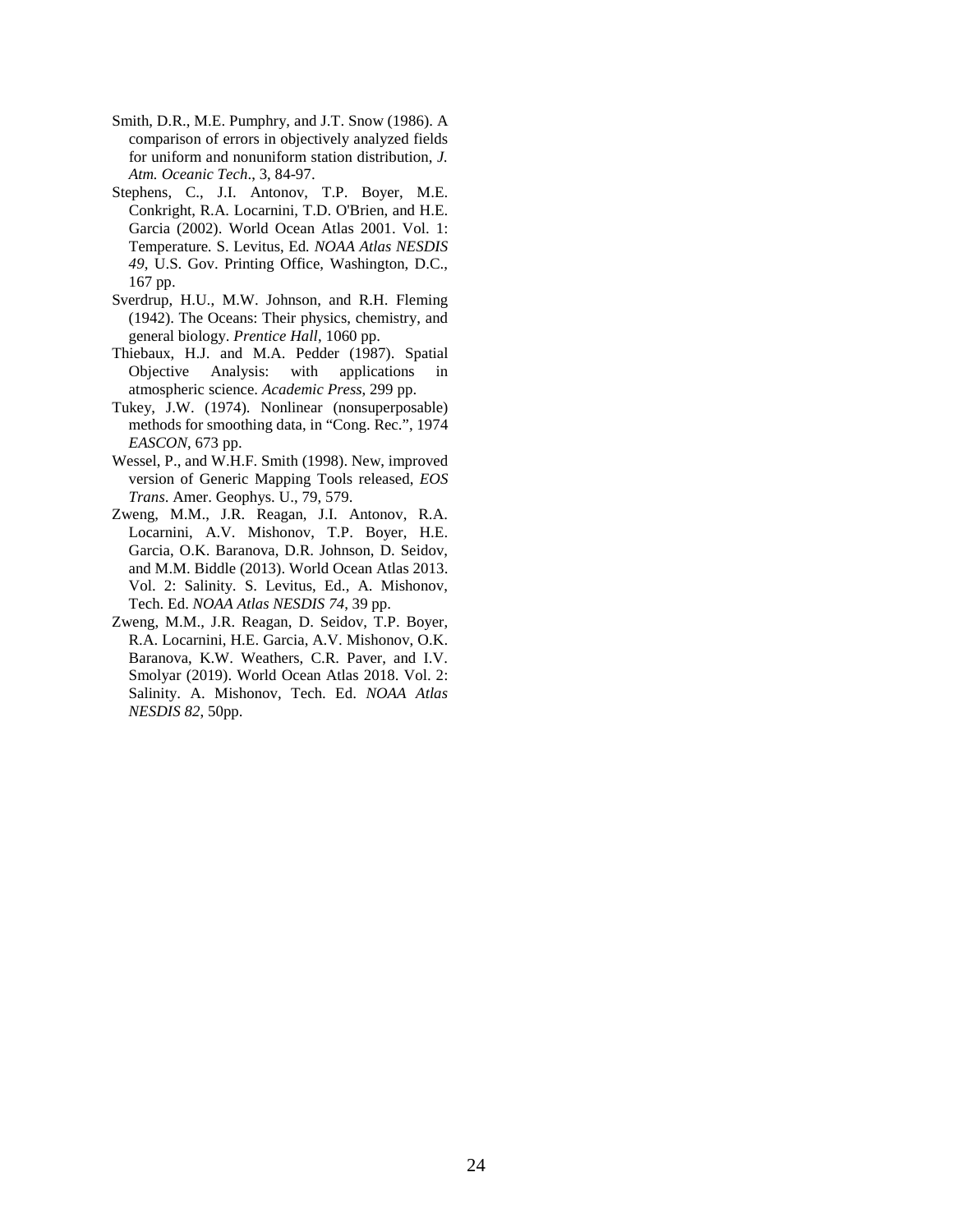<span id="page-28-0"></span>**Table 1.** Descriptions of climatologies for each nutrient variable in WOA18.

The climatologies have been calculated based on bottle data (OSD) from WOD13. The standard depth levels are shown in Table 2.

| Oceanographic                                   | <b>Depths for annual</b>   | Depths for seasonal          | Depths for monthly         |
|-------------------------------------------------|----------------------------|------------------------------|----------------------------|
| variable                                        | climatology                | climatology                  | climatology                |
| Nitrate $(N+N)$ ,<br>Phosphate, and<br>Silicate | $0-5500$ m<br>(102 levels) | $0 - 800$ m<br>$(43$ levels) | $0 - 800$ m<br>(43 levels) |

<span id="page-28-1"></span>**Table 2.** Acceptable distances (m) for defining interior (A) and exterior (B) values used in the Reiniger-Ross scheme for interpolating observed level data to standard levels.

| <b>Standard</b><br>Level # | <b>Standard</b><br><b>Depths</b><br>(m) | A  | в   | <b>Standard</b><br>Level # | <b>Standard</b><br><b>Depths</b><br>(m) | A    | в    |
|----------------------------|-----------------------------------------|----|-----|----------------------------|-----------------------------------------|------|------|
| $\mathbf{1}$               | $\mathbf 0$                             | 50 | 200 | 52                         | 1250                                    | 200  | 400  |
| $\overline{2}$             | 5                                       | 50 | 200 | 53                         | 1300                                    | 200  | 1000 |
| 3                          | 10                                      | 50 | 200 | 54                         | 1350                                    | 200  | 1000 |
| 4                          | 15                                      | 50 | 200 | 55                         | 1400                                    | 200  | 1000 |
| 5                          | 20                                      | 50 | 200 | 56                         | 1450                                    | 200  | 1000 |
| 6                          | 25                                      | 50 | 200 | 57                         | 1500                                    | 200  | 1000 |
| $\overline{7}$             | 30                                      | 50 | 200 | 58                         | 1550                                    | 200  | 1000 |
| 8                          | 35                                      | 50 | 200 | 59                         | 1600                                    | 200  | 1000 |
| 9                          | 40                                      | 50 | 200 | 60                         | 1650                                    | 200  | 1000 |
| 10                         | 45                                      | 50 | 200 | 61                         | 1700                                    | 200  | 1000 |
| 11                         | 50                                      | 50 | 200 | 62                         | 1750                                    | 200  | 1000 |
| 12                         | 55                                      | 50 | 200 | 63                         | 1800                                    | 200  | 1000 |
| 13                         | 60                                      | 50 | 200 | 64                         | 1850                                    | 200  | 1000 |
| 14                         | 65                                      | 50 | 200 | 65                         | 1900                                    | 200  | 1000 |
| 15                         | 70                                      | 50 | 200 | 66                         | 1950                                    | 200  | 1000 |
| 16                         | 75                                      | 50 | 200 | 67                         | 2000                                    | 1000 | 1000 |
| 17                         | 80                                      | 50 | 200 | 68                         | 2100                                    | 1000 | 1000 |
| 18                         | 85                                      | 50 | 200 | 69                         | 2200                                    | 1000 | 1000 |
| 19                         | 90                                      | 50 | 200 | 70                         | 2300                                    | 1000 | 1000 |
| 20                         | 95                                      | 50 | 200 | 71                         | 2400                                    | 1000 | 1000 |
| 21                         | 100                                     | 50 | 200 | 72                         | 2500                                    | 1000 | 1000 |
| 22                         | 125                                     | 50 | 200 | 73                         | 2600                                    | 1000 | 1000 |
| 23                         | 150                                     | 50 | 200 | 74                         | 2700                                    | 1000 | 1000 |
| 24                         | 175                                     | 50 | 200 | 75                         | 2800                                    | 1000 | 1000 |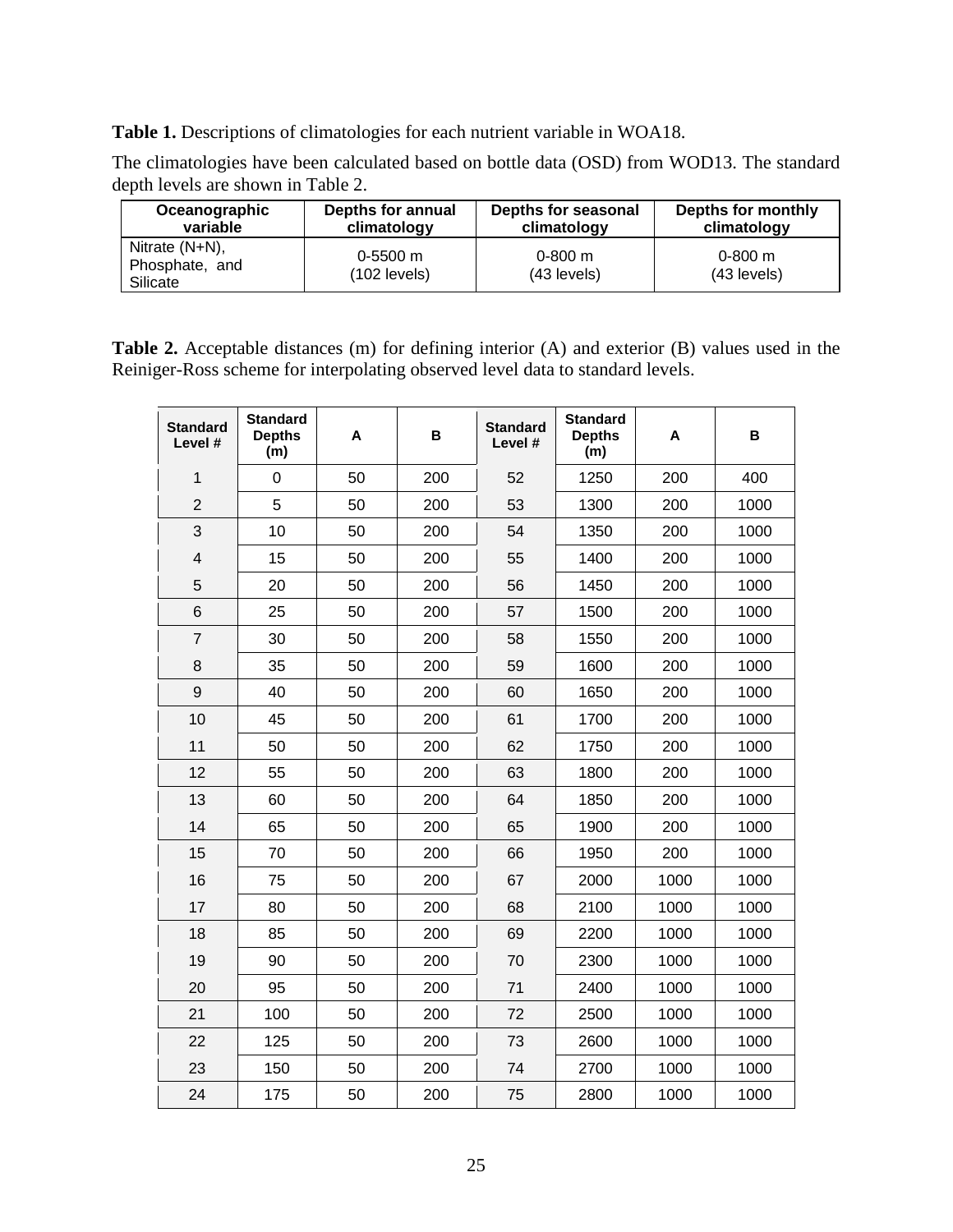| <b>Standard</b><br>Level # | <b>Standard</b><br><b>Depths</b><br>(m) | Α   | в   | <b>Standard</b><br>Level # | <b>Standard</b><br><b>Depths</b><br>(m) | Α    | в    |
|----------------------------|-----------------------------------------|-----|-----|----------------------------|-----------------------------------------|------|------|
| 25                         | 200                                     | 50  | 200 | 76                         | 2900                                    | 1000 | 1000 |
| 26                         | 225                                     | 50  | 200 | 77                         | 3000                                    | 1000 | 1000 |
| 27                         | 250                                     | 100 | 200 | 78                         | 3100                                    | 1000 | 1000 |
| 28                         | 275                                     | 100 | 200 | 79                         | 3200                                    | 1000 | 1000 |
| 29                         | 300                                     | 100 | 200 | 80                         | 3300                                    | 1000 | 1000 |
| 30                         | 325                                     | 100 | 200 | 81                         | 3400                                    | 1000 | 1000 |
| 31                         | 350                                     | 100 | 200 | 82                         | 3500                                    | 1000 | 1000 |
| 32                         | 375                                     | 100 | 200 | 83                         | 3600                                    | 1000 | 1000 |
| 33                         | 400                                     | 100 | 200 | 84                         | 3700                                    | 1000 | 1000 |
| 34                         | 425                                     | 100 | 200 | 85                         | 3800                                    | 1000 | 1000 |
| 35                         | 450                                     | 100 | 200 | 86                         | 3900                                    | 1000 | 1000 |
| 36                         | 475                                     | 100 | 200 | 87                         | 4000                                    | 1000 | 1000 |
| 37                         | 500                                     | 100 | 400 | 88                         | 4100                                    | 1000 | 1000 |
| 38                         | 550                                     | 100 | 400 | 89                         | 4200                                    | 1000 | 1000 |
| 39                         | 600                                     | 100 | 400 | 90                         | 4300                                    | 1000 | 1000 |
| 40                         | 650                                     | 100 | 400 | 91                         | 4400                                    | 1000 | 1000 |
| 41                         | 700                                     | 100 | 400 | 92                         | 4500                                    | 1000 | 1000 |
| 42                         | 750                                     | 100 | 400 | 93                         | 4600                                    | 1000 | 1000 |
| 43                         | 800                                     | 100 | 400 | 94                         | 4700                                    | 1000 | 1000 |
| 44                         | 850                                     | 100 | 400 | 95                         | 4800                                    | 1000 | 1000 |
| 45                         | 900                                     | 200 | 400 | 96                         | 4900                                    | 1000 | 1000 |
| 46                         | 950                                     | 200 | 400 | 97                         | 5000                                    | 1000 | 1000 |
| 47                         | 1000                                    | 200 | 400 | 98                         | 5100                                    | 1000 | 1000 |
| 48                         | 1050                                    | 200 | 400 | 99                         | 5200                                    | 1000 | 1000 |
| 49                         | 1100                                    | 200 | 400 | 100                        | 5300                                    | 1000 | 1000 |
| 50                         | 1150                                    | 200 | 400 | 101                        | 5400                                    | 1000 | 1000 |
| 51                         | 1200                                    | 200 | 400 | 102                        | 5500                                    | 1000 | 1000 |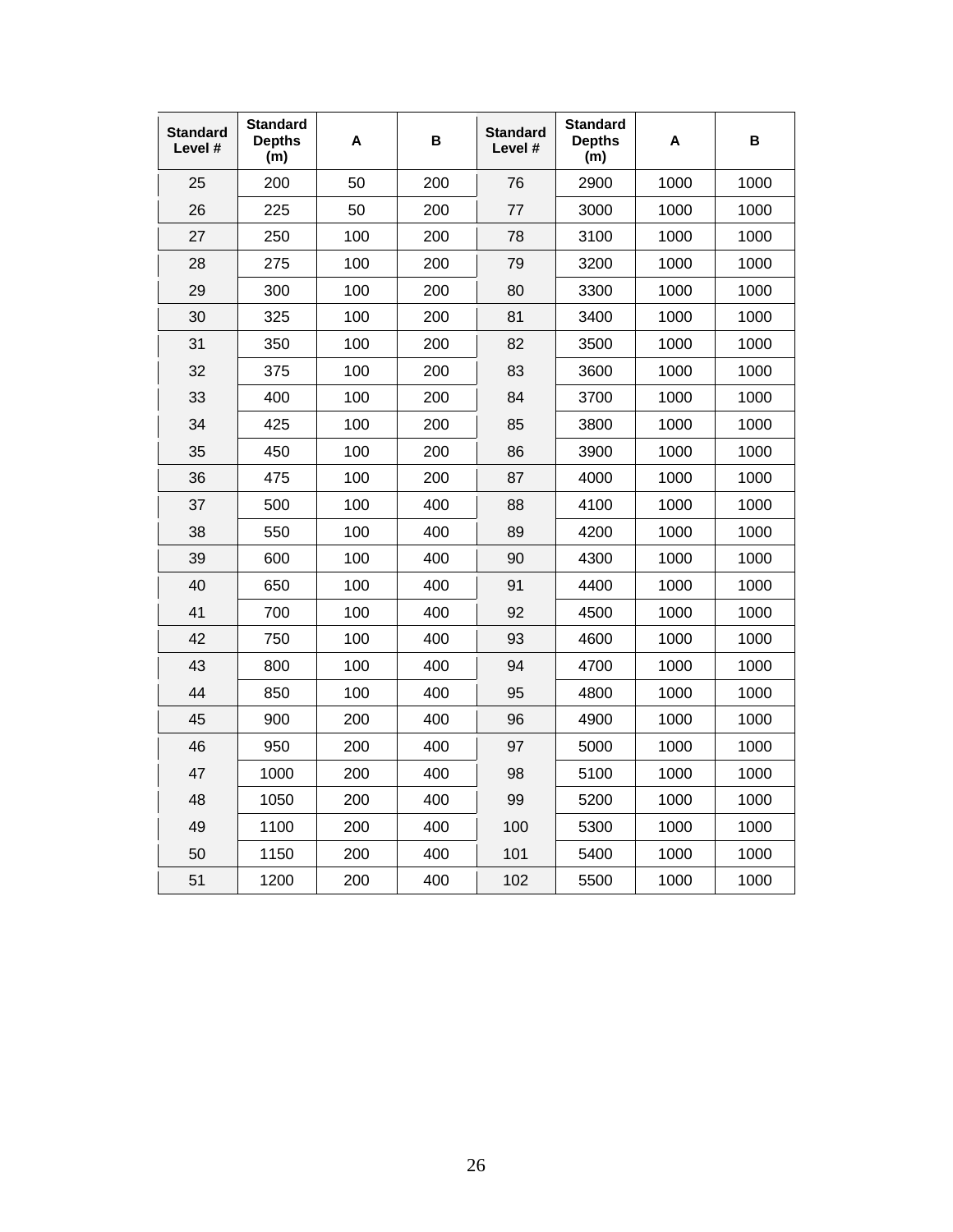| Wavelength <sup>1</sup> | <b>Levitus (1982)</b> | <b>WOA94</b>   | WOA98, 01, 05,<br>09, 13, 18 |
|-------------------------|-----------------------|----------------|------------------------------|
| 360AX                   | 1.000                 | 0.999          | 1.000                        |
| 180AX                   | 1.000                 | 0.997          | 0.999                        |
| 120AX                   | 1.000                 | 0.994          | 0.999                        |
| $90\Delta X$            | 1.000                 | 0.989          | 0.998                        |
| 72AX                    | 1.000                 | 0.983          | 0.997                        |
| $60\Delta X$            | 1.000                 | 0.976          | 0.995                        |
| 45 $\Delta$ X           | 1.000                 | 0.957          | 0.992                        |
| 40 $\Delta$ X           | 0.999                 | 0.946          | 0.990                        |
| $36\Delta X$            | 0.999                 | 0.934          | 0.987                        |
| $30\Delta X$            | 0.996                 | 0.907          | 0.981                        |
| 24 AX                   | 0.983                 | 0.857          | 0.969                        |
| 20 $\Delta$ X           | 0.955                 | 0.801          | 0.952                        |
| 18 $\Delta$ X           | 0.923                 | 0.759          | 0.937                        |
| $15\Delta X$            | 0.828                 | 0.671          | 0.898                        |
| $12\Delta X$            | 0.626                 | 0.532          | 0.813                        |
| 10AX                    | 0.417                 | 0.397          | 0.698                        |
| $9\Delta X$             | 0.299                 | 0.315          | 0.611                        |
| $X\Delta 8$             | 0.186                 | 0.226          | 0.500                        |
| $\Delta\Delta$          | $3.75x10^{-2}$        | 0.059          | 0.229                        |
| $5\Delta X$             | $1.34x10^{-2}$        | 0.019          | 0.105                        |
| $4\Delta X$             | $1.32x10^{-3}$        | $2.23x10^{-3}$ | $2.75x10^{-2}$               |
| $3\Delta X$             | $2.51x10^{-3}$        | 1.90x10-4      | $5.41x10^{-3}$               |
| $2\Delta X$             | $5.61x10^{-7}$        | $5.30x10^{-7}$ | $1.36x10^{-6}$               |

<span id="page-30-0"></span>**Table 3.** Response function of the objective analysis scheme as a function of wavelength for WOA18 and earlier analyses. Response function is normalized to 1.0.

<sup>1</sup>For  $\Delta X = 111$  km, the meridional separation at the Equator.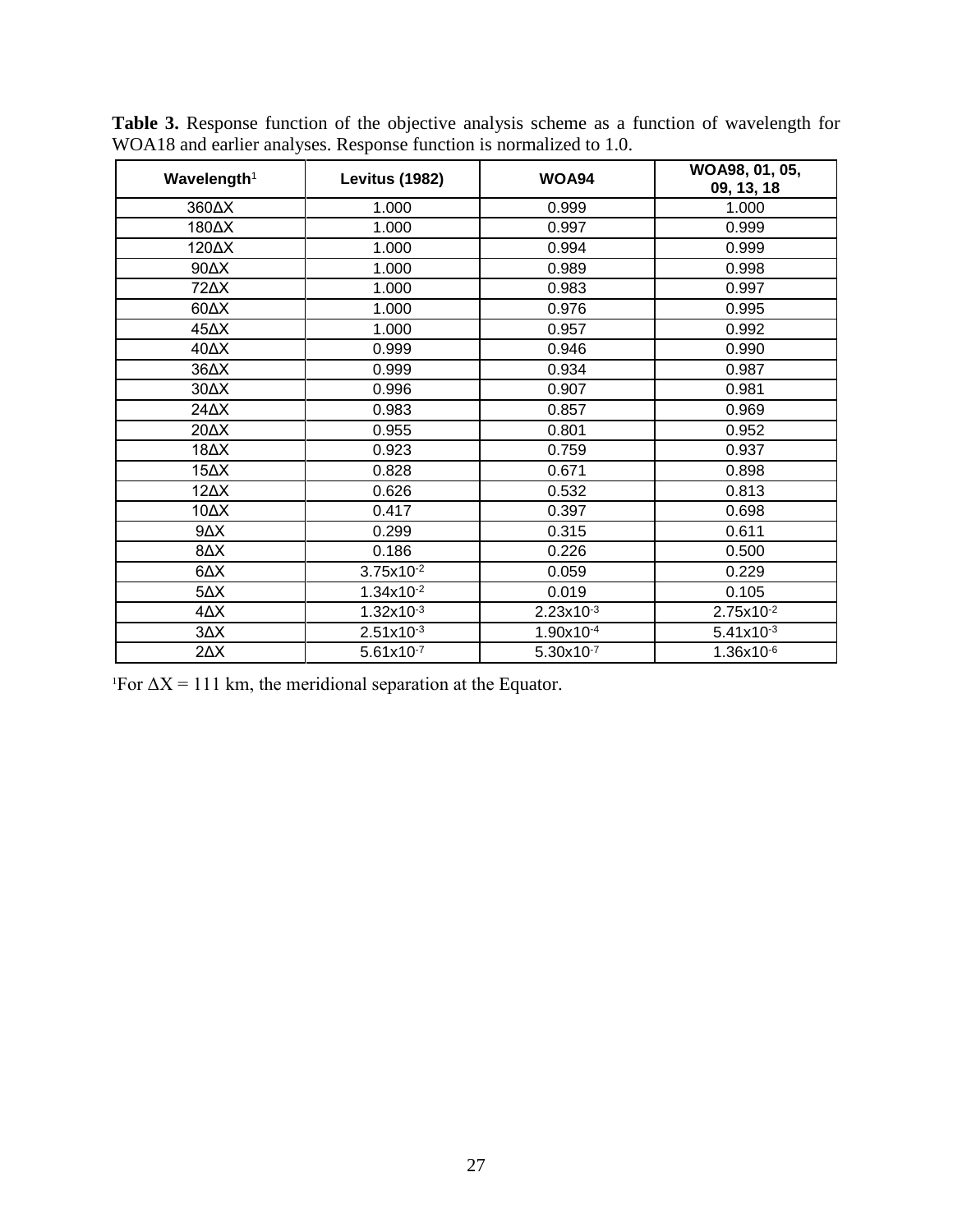| #                       | $Basin1$              | <b>Standard</b><br><b>Depth</b><br>Level | #  | $Basin1$                   | <b>Standard</b><br><b>Depth</b><br>Level |
|-------------------------|-----------------------|------------------------------------------|----|----------------------------|------------------------------------------|
| 1                       | <b>Atlantic Ocean</b> | $\overline{1^*}$                         | 30 | North American Basin       | 29                                       |
| $\overline{2}$          | Pacific Ocean         | $1*$                                     | 31 | West European Basin        | 29                                       |
| $\overline{3}$          | Indian Ocean          | $\overline{1^*}$                         | 32 | Southeast Indian Basin     | 29                                       |
| $\overline{\mathbf{4}}$ | Mediterranean Sea     | $\overline{1^*}$                         | 33 | Coral Sea                  | 29                                       |
| $\overline{5}$          | <b>Baltic Sea</b>     | 1                                        | 34 | East Indian Basin          | 29                                       |
| $\overline{6}$          | <b>Black Sea</b>      | 1                                        | 35 | Central Indian Basin       | 29                                       |
| $\overline{7}$          | Red Sea               | 1                                        | 36 | Southwest Atlantic Basin   | 29                                       |
| 8                       | Persian Gulf          | 1                                        | 37 | Southeast Atlantic Basin   | 29                                       |
| $\overline{9}$          | Hudson Bay            | 1                                        | 38 | Southeast Pacific Basin    | 29                                       |
| 10                      | Southern Ocean        | $\overline{1^*}$                         | 39 | Guatemala Basin            | 29                                       |
| 11                      | Arctic Ocean          | 1                                        | 40 | <b>East Caroline Basin</b> | 30                                       |
| 12                      | Sea of Japan          | 1                                        | 41 | Marianas Basin             | 30                                       |
| 13                      | Kara Sea              | 8                                        | 42 | Philippine Sea             | 30                                       |
| 14                      | Sulu Sea              | 10                                       | 43 | Arabian Sea                | 30                                       |
| 15                      | Baffin Bay            | 14                                       | 44 | <b>Chile Basin</b>         | 30                                       |
| 16                      | East Mediterranean    | 16                                       | 45 | Somali Basin               | 30                                       |
| 17                      | West Mediterranean    | 19                                       | 46 | Mascarene Basin            | 30                                       |
| 18                      | Sea of Okhotsk        | 19                                       | 47 | <b>Crozet Basin</b>        | 30                                       |
| 19                      | Banda Sea             | 23                                       | 48 | Guinea Basin               | 30                                       |
| 20                      | Caribbean Sea         | 23                                       | 49 | <b>Brazil Basin</b>        | 31                                       |
| 21                      | Andaman Basin         | 25                                       | 50 | Argentine Basin            | 31                                       |
| 22                      | North Caribbean       | 26                                       | 51 | <b>Tasman Sea</b>          | 30                                       |
| 23                      | <b>Gulf of Mexico</b> | 26                                       | 52 | Atlantic Indian Basin      | 31                                       |
| 24                      | <b>Beaufort Sea</b>   | 28                                       | 53 | Caspian Sea                | $\mathbf 1$                              |
| 25                      | South China Sea       | 28                                       | 54 | Sulu Sea II                | 14                                       |
| 26                      | <b>Barents Sea</b>    | 28                                       | 55 | Venezuela Basin            | 14                                       |
| 27                      | Celebes Sea           | $\overline{25}$                          | 56 | Bay of Bengal              | $1^*$                                    |
| 28                      | Aleutian Basin        | 28                                       | 57 | Java Sea                   | 6                                        |
| 29                      | Fiji Basin            | 29                                       | 58 | East Indian Atlantic Basin | 32                                       |

<span id="page-31-0"></span>**Table 4.** Basins defined for objective analysis and the shallowest standard depth level for which each basin is defined.

Basins marked with a "\*" can interact with adjacent basins in the objective analysis.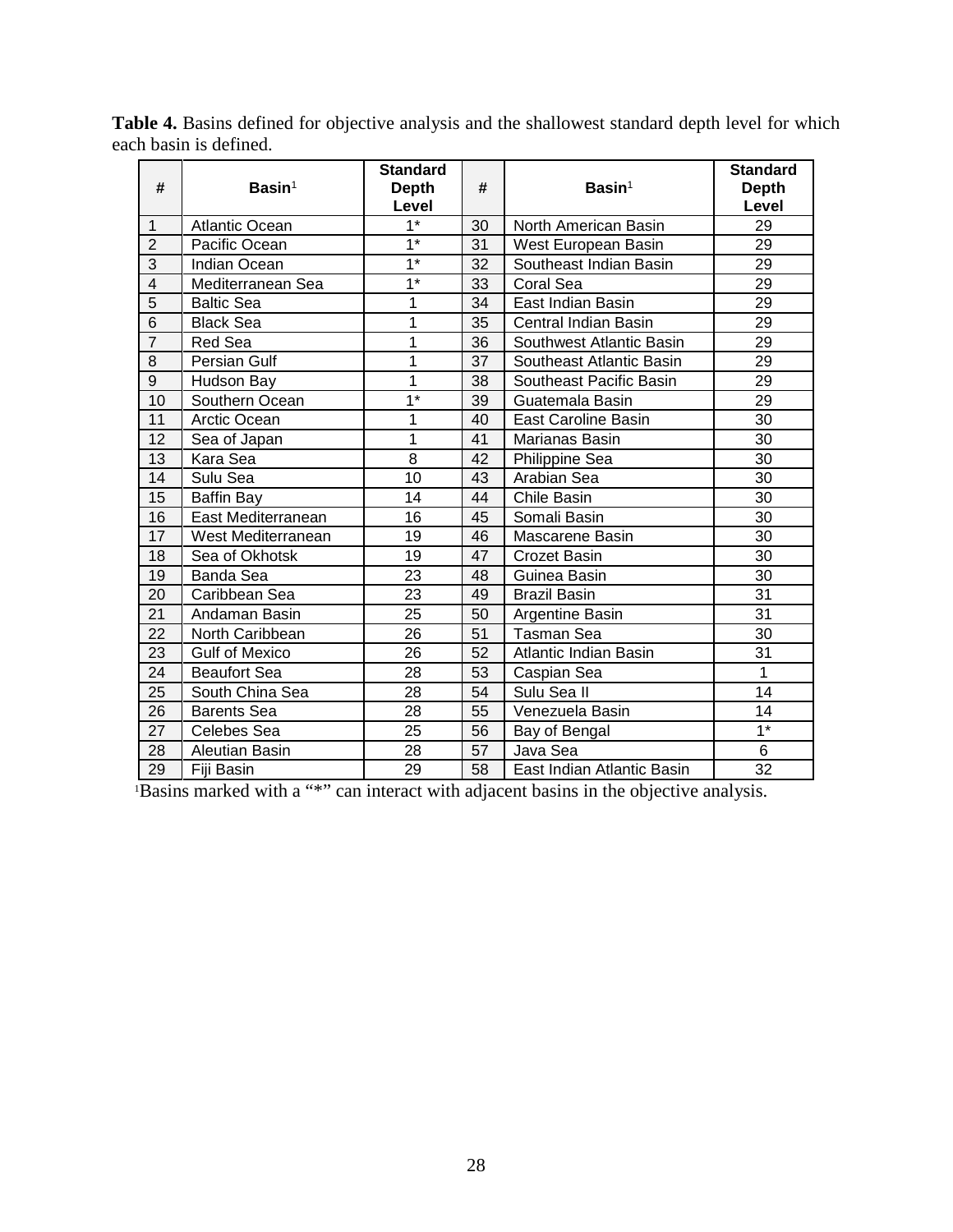<span id="page-32-0"></span>**Table 5.** Statistical fields calculated as part of WOA18 ("√"denotes field was calculated and is publicly available).

| <b>Statistical field</b>                                | <b>One-degree Field</b><br>Calculated | <b>Five-degree</b><br><b>Statisctics</b><br>calculated |
|---------------------------------------------------------|---------------------------------------|--------------------------------------------------------|
| Objectively analyzed climatology                        |                                       |                                                        |
| Statistical mean                                        |                                       |                                                        |
| Number of observations                                  |                                       |                                                        |
| Seasonal (monthly) climatology minus annual climatology |                                       |                                                        |
| Standard deviation from statistical mean                |                                       |                                                        |
| Standard error of the statistical mean                  |                                       |                                                        |
| Statistical mean minus objectively analyzed climatology |                                       |                                                        |
| Number of mean values within radius of influence        |                                       |                                                        |

<span id="page-32-1"></span>Table 6. Nominal depth average phosphate, nitrate+nitrite, and silicate (µmol/kg) differences (± 1 standard deviation) of the GLODAPv2 minus WOA18 for 1-degree objectively analyzed fields  $(60^{\circ}N - 60^{\circ}S).$ 

| <b>Variable</b>             | <b>Depth</b><br>range (m) | <b>Atlantic</b> | <b>Pacific</b>  | <b>Indian</b> | Global          |
|-----------------------------|---------------------------|-----------------|-----------------|---------------|-----------------|
|                             | $0 - 500$                 | $0.02 + 0.11$   | $0.01 \pm 0.13$ | $-0.01+0.12$  | $0.01 \pm 0.12$ |
| Phosphate                   | 500-5500                  | $-0.01 + 0.05$  | $-0.02+0.07$    | $-0.02+0.08$  | $-0.02+0.07$    |
| Nitrate +<br><b>Nitrite</b> | $0 - 500$                 | $0.0 + 1.6$     | $-0.2 + 1.9$    | $-0.3 + 1.7$  | $0.2 + 1.8$     |
|                             | 500-5500                  | $-0.2+0.7$      | $-0.2 + 1.0$    | $-0.2 + 1.0$  | $-0.2 + 1.0$    |
| <b>Silicate</b>             | $0 - 500$                 | $0.1 + 3.1$     | $1.0 + 3.5$     | $0.9 + 3.0$   | $0.8 + 3.6$     |
|                             | 500-5500                  | $-0.5+2.7$      | $0.8 + 4.1$     | $-0.2 + 3.9$  | $-0.3 \pm 3.8$  |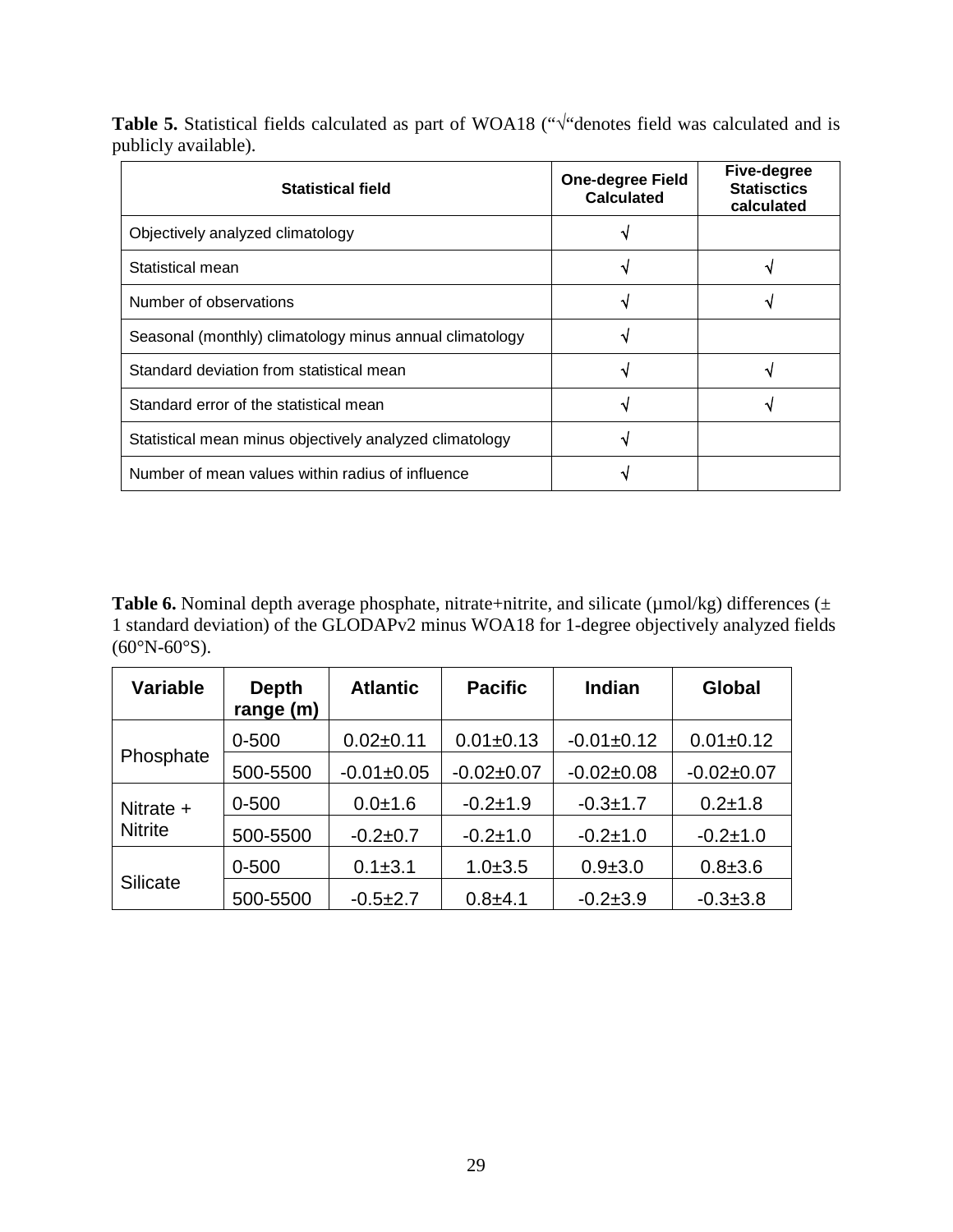

<span id="page-33-0"></span>**Figure 1.** Response function of the WOA18, WOA13, WOA05, WOA01, WOA98, WOA94, and Levitus (1982) objective analysis schemes.